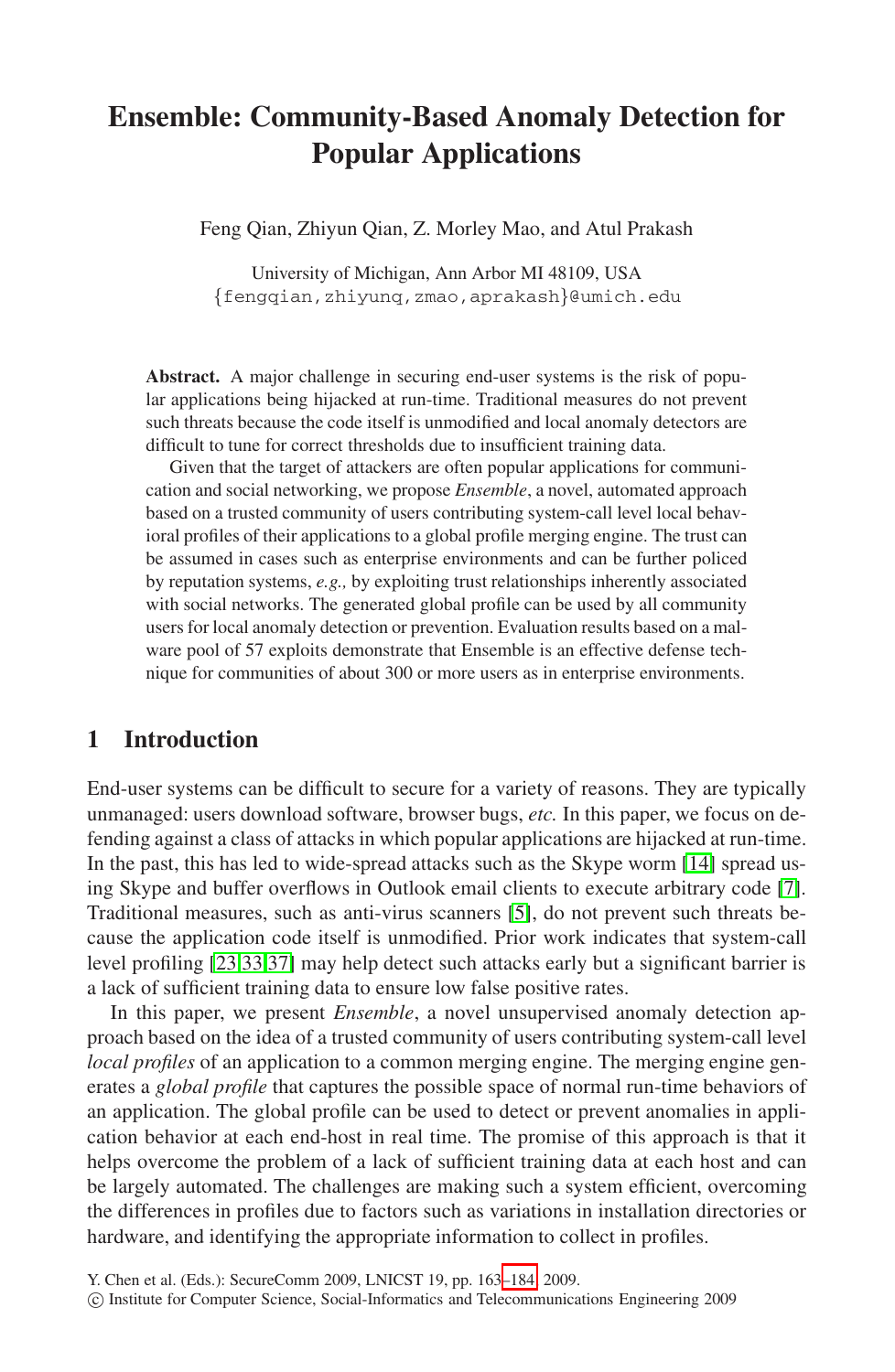The underlying hypothesis of Ensemble is that, *as the number of local profiles increases, the aggregate global profile tends to converge, thus revealing the normal behavior of the target application.* Most applications in our experiments were found to satisfy this property, though we also identified types of applications that would be exceptions. This paper makes the following contributions.

**Handling diversity in execution environments.** Various factors impact communitybased profiling, *e.g.,* the same application at different hosts may be installed in different directories, run with different amount of memory, and use different number of CPUs. All these can cause variations in the system call traces with their parameters. We determined the types of data to use for generating behavioral profiles to handle these variations, while keeping profiles compact and representative of the application.

**Analysis of the relationship between the community size and false positive rates.** We first applied community-based anomaly detection to a community of 12 users using a normal, clean instant messaging application. The detailed system-call level data were sampled for 50 minutes during 5 hours with each local profile generated based on one minute of sampled data. We found that high false positive rates to be of significant concern, just as with single-host profiling using system calls. A testbed of virtual machines was subsequently used to study the impact of scaling up the system to a larger user community. We found that the techniques, in general, tend to become much more effective with larger community size. Significant reduction in false positive rates was observed after reaching approximately 300 users.

**Techniques to reduce data transfer by sharing summary data generated by profiling applications.** We show that while each host collects detailed system-call level data [23,26,36] for local analysis, it only needs to send a modest amount of local profile data per applicat[ion](#page-8-0) (approximately, 4-5 K[B/](#page-1-0)sec) to a common server to create community profiles.

**A general interface.** Our sy[ste](#page-19-0)[m](#page-7-0) provides a useful abstraction of a general interface for any target application to be protected. Multiple applications can subscribe to the Ensemble service.

<span id="page-1-0"></span>Ensemble is currently implemented in user space in Windows. We used Detour library [27] by Microsoft Research to intercept system calls for target applications. For improved efficiency, as discussed in §4.2, Ensemble can be implemented as a service in the OS kernel. The rest of the paper is organized as follows: §2 overviews the related work; §3 describes the overall model of Ensemble; §4 details our implementation; and §5 evaluates the system experimentally. Finally, §6 discusses limitations before concluding in §7.

# **2 Related Work**

Our work improves on existing work in the area of anomaly detection by exploring the applicability of community-based profiling to generate detailed run-time behavior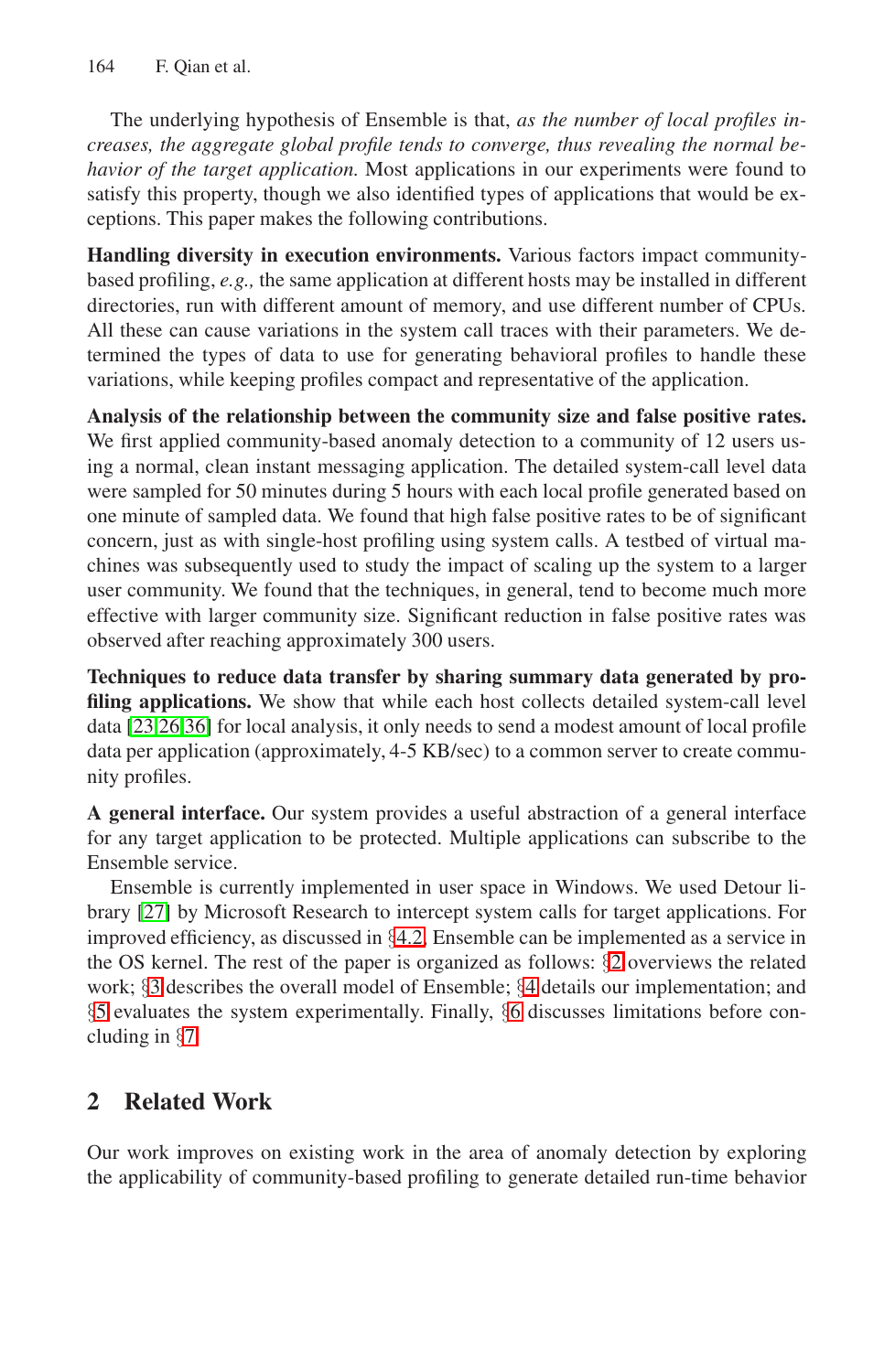profiles of applications at the system call level. Below we hig[hlig](#page-21-3)ht some of the related approaches in malware detect[ion](#page-20-1) and containment.

**Anomaly Detection.** One of the first studies on anomaly [det](#page-20-2)ection for applications was done by Forrest *et al.* [23,26,36]. They executed an application multiple times with different inputs to collect system call sequences and then used those to form the baseline behavior of the program. Any significant deviation from the baseline was considered as an anomaly. Many of the follow-up studies [16,24,21,25,37,33,20] incorporate machine learning techniques such as hidden-Markov model and neural networks. Later studies examined the inclusion of system call arguments [13] and call stack information [22]. Generating a common model from different runs is a non-trivial problem. In [16], Ballardie and Crowcroft explore several representative models, including frequency-based models, a data-mining approach, and a finite state machine approach.

All these above approaches can suffer from high false positive rate. The data collection process is typically manual or may take a long time to cover most normal behavior. If the application's normal behaviors are not adequately captured, unobserved normal behavior is likely misclassified as abnormal. While better machine learning algorithms [25,33] can help, one fundamental problem in making these schemes practical is the difficulty in getting sufficient training data to capture comprehensive application behavior.

Our work builds on the approaches in the above systems. The primary contribution is to show that if a large user community sharing their training data with an IDS at a fine-grained level, behavioral profiles can be generat[ed](#page-20-3) that are much more complete and accurate than local profiles. One of the challenges we examined in extending the techniques to a community environment is that not just the inputs, but the operating environment for the software can be different. In our experiments, we allowed applications to be installed in random directories on various systems with diverse hardware configuration and varying workload impos[ed](#page-21-4) [b](#page-21-4)y other applications. We extend existing algorithms for combining profiles to handle likely variations.

**Community-based Systems.** The concept of "application community" [2] has been proposed to collaboratively diagnose and respond to attacks by generating appropriate configuration patches and filters. The goal is to generate a community-specific situation awarene[ss g](#page-20-4)auge to predict imminent attacks. But it does not focus on anomaly detection as in our work to help prevent attack[s.](#page-20-5)

[A](#page-21-5) similar conc[ept](#page-21-6) of "collaborative learning for security" [19] is applied to automatically generate a patch to the problematic software without affecting application functionality. However, the detectors used are static detectors without training, and the ways in which the community is utilized are limited to gathering detailed execution constraints in the binary, distributing the generated patch, and letting the user community evaluate them.

Companies, such as Symantec [12], Microsoft, and Google also leverage the notion of a community to help identify malware programs or spam emails [4] from user based feedback. Vigilante [17] and Sweeper [34] try to contain Internet worms by automatically detecting exploits. Both enable a user community to share their antibodies to prevent and stop future attacks from Internet worms.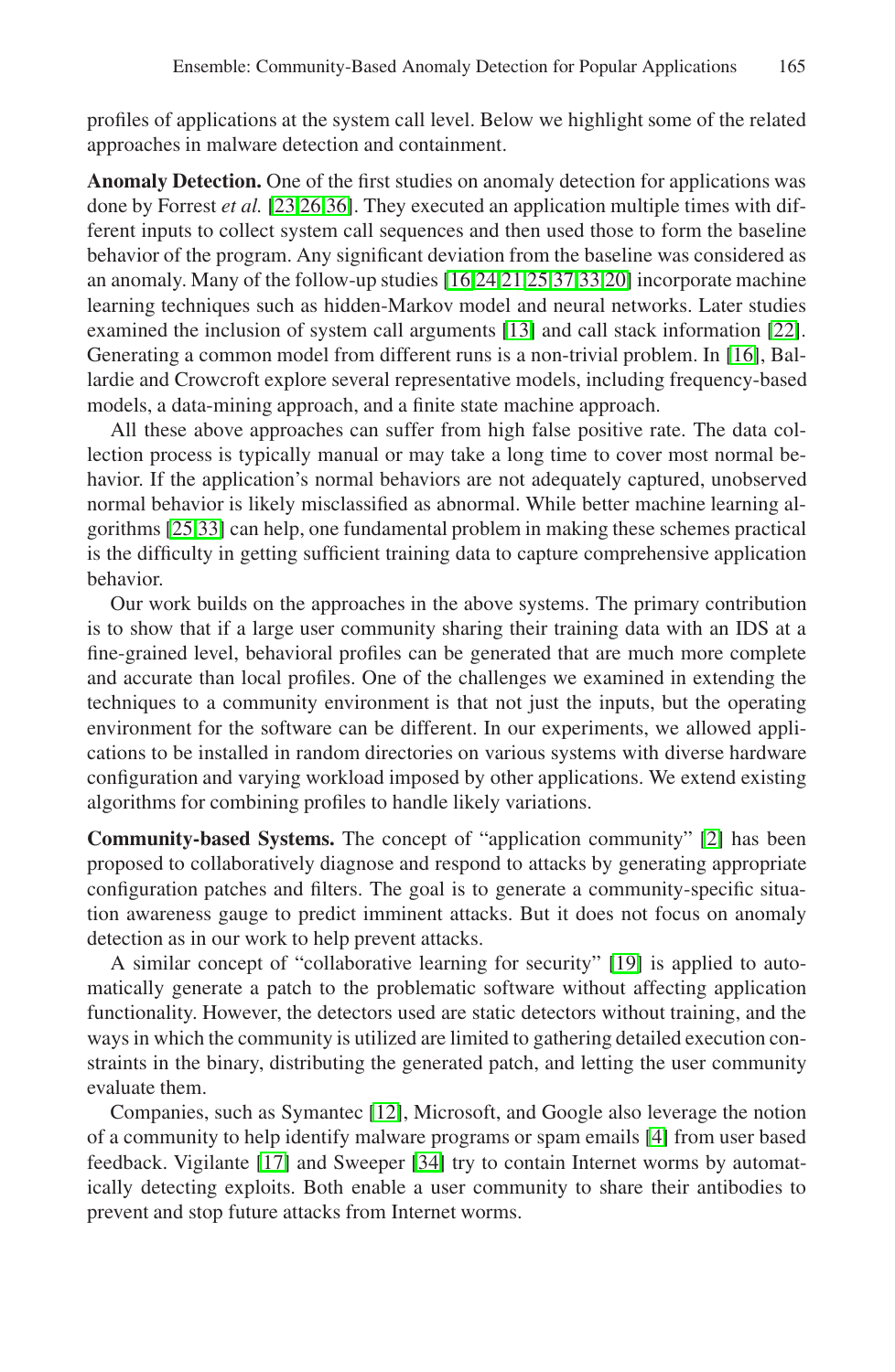In other application contexts, the concept of community has also been explored. Peer-Pressure [35] utilizes it to automatically detect and troubleshoot misconfigurations by assuming that most users in the community have the correct configuration. The Gamma System [32] was proposed to split the monitoring task among community users, enabling minimally intrusive program analysis and software evolution. Similarly, Cooperative Bug Isolation [31,30] leverages the community to do "statistical debugging" based on the feedback data automatically generated by community users.

In contrast to the above body of work, our work examines the effectiveness of applying the notion of community at a much finer-grained level. Instead of just combining [bin](#page-21-9)ary feedback or signatures of worms, we integrate run-time behavioral profiles, consisting of system calls and associated parameters, of applications across a community of heterogeneous users. This allows us to extend anomaly detection to additional classes of software applications.

**Signature based anti-virus (AV) software.** In this approach, a user typically uses a signature database of known attacks, resulting in the advantage of negligible false positives. Unfortunately, it is difficult to maintain signatures covering new attacks. A study by Oberheide *et al.* [28] found that commercial AV software has a detection rate ranging from only 54.9% to 86[.6%](#page-20-6) for attacks that occurred in the previous year. More importantly, the AV software had significantly poorer detection rates for more recent malware samples. This implies that anomaly based detection is still ind[ispe](#page-20-7)nsable.

**Behavior-based intrusion detection systems (IDS).** These systems rely on pre-defined rules to detect anomalies in the run-time system behavior. They can better detect zeroday attacks that attempt to evade code-based signatures. But, getting the rules right can be difficult and therefore the rules tend to be relatively coarse-grained. For example, by [d](#page-4-0)efa[ult, M](#page-5-0)cAfee VirusScan Enterprise 8.5i [5] Access Protection rule blocks outbound port 25 to filter malicious email programs. However, to get normal email applications to work, 42 popular email clients, such as outlook. exe and thunderbird.  $exe [11]$ , are exempt. Note these applications are often the ones exploited.

### **3 Methodology**

In this section, first we present high-level methodologies used in *Ensemble*, then explain them in detail in §3.1 to §3.3.

The goal of Ensemble is to detect application misbehavior, particularly caused by zero-day attacks. As the start point of our approach, we generate a *local profile* for each application instance. A *profile* is a summary of target application's inter-process communications and its behavior that can result in persistent changes (changes that survive across reboots) to the file system, the registry, network, and other system settings. They are abstracted from system call traces. Statistically, it can be seen as representative data points in the sample space containing all possible state changing behavior of the target application.

We envision that a large number of community users feed local profiles of an application to a central server, which periodically aggregates them into a *global profile*, depicting the application's normal behavior as a baseline. The global profile serves as a *classifier* that identifies anomalies using collected local profiles as training data.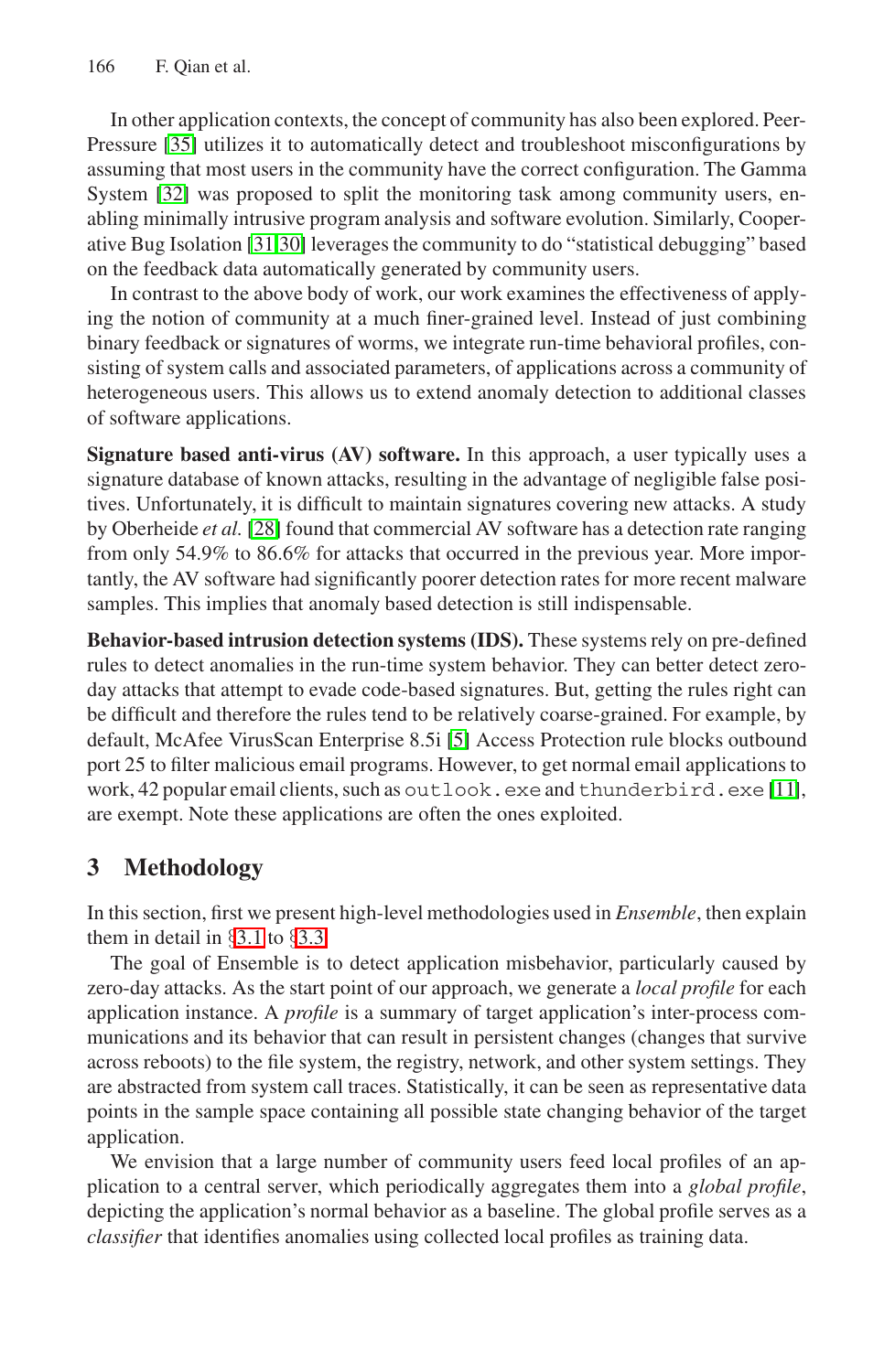<span id="page-4-0"></span>To detect and prevent intrusion, we monitor the ap[plic](#page-21-10)ation behavior and compared it with the global profile continuously. An alarm is triggered when the application is about to perform an operation that does not match the global profile. The user can be alerted or the system can be configured to directly block the operation. Next we investigate several important challenges of our methodology.

#### **3.1 Profile Generation**

**Local profiles.** A local profile is generated from raw system call traces [26]. In Windows, system calls are undocumented, thus we use Windows API calls in our prototype. For simplicity we ignore a set of APIs that do not modify host file system or network stat[e](#page-4-1) [s](#page-4-1)uch as graphics and user interface API that are unlikely abused or even if abused will likely be visible through other APIs we monitor. Also, we only focus on operations executed by the target application given the profile is for a particular application, with the exception of the process dependency, as discussed below.

<span id="page-4-1"></span>**Global profiles.** A global profile is distilled from multiple local profiles. We develop a taxonomy for APIs in terms of functionality (process dependency, file access, network access, *etc.*). For each category, corresponding records in local profiles are aggregated by key attributes (Table 1). An example of aggregating File Access category is shown in Table 2.

<span id="page-4-2"></span>

| Category       | <b>Key Attributes</b>                                  |
|----------------|--------------------------------------------------------|
| Process        | Src Process Name/Image Hash,                           |
| Dependency     | Dst Process Name/Image Hash,                           |
|                | Type $\in$ {Fork, Hook, File}                          |
| File Access    | Filename, Type $\in$ {Read, Write}                     |
|                | Registry Access Registry key, Type $\in$ {Read, Write} |
| <b>Network</b> | Remote IP. Remote Port.                                |
| Connection     | Protocol $\in$ {TCP, UDP, other}                       |

**Table 1.** Key attributes for primary categories in global profiles

**Table 2.** Example: aggregate records in local profile (a) into global profile (b)

|               | (a) Local profiles |                                         | (b) Global profiles |       |      |                                 |
|---------------|--------------------|-----------------------------------------|---------------------|-------|------|---------------------------------|
|               |                    | Profile ID Filename Bytes accessed Type |                     |       |      | Filename Type Count by profiles |
|               | a.dat              | 10                                      | read                | a.dat | read |                                 |
|               | a.dat              | 15                                      | read                | b.dat | read |                                 |
|               | b.dat              | 10                                      | read                |       |      |                                 |
| $\mathcal{D}$ | b.dat              |                                         | read                |       |      |                                 |

Among all the categories, the process dependency [29] depicts the interaction among processes of the target application and other processes. A local profile contains two types of dependencies: indirect and direct dependency. Indirect dependency, such as a file dependency (Process A writes file F, which is then read by Process B), requires an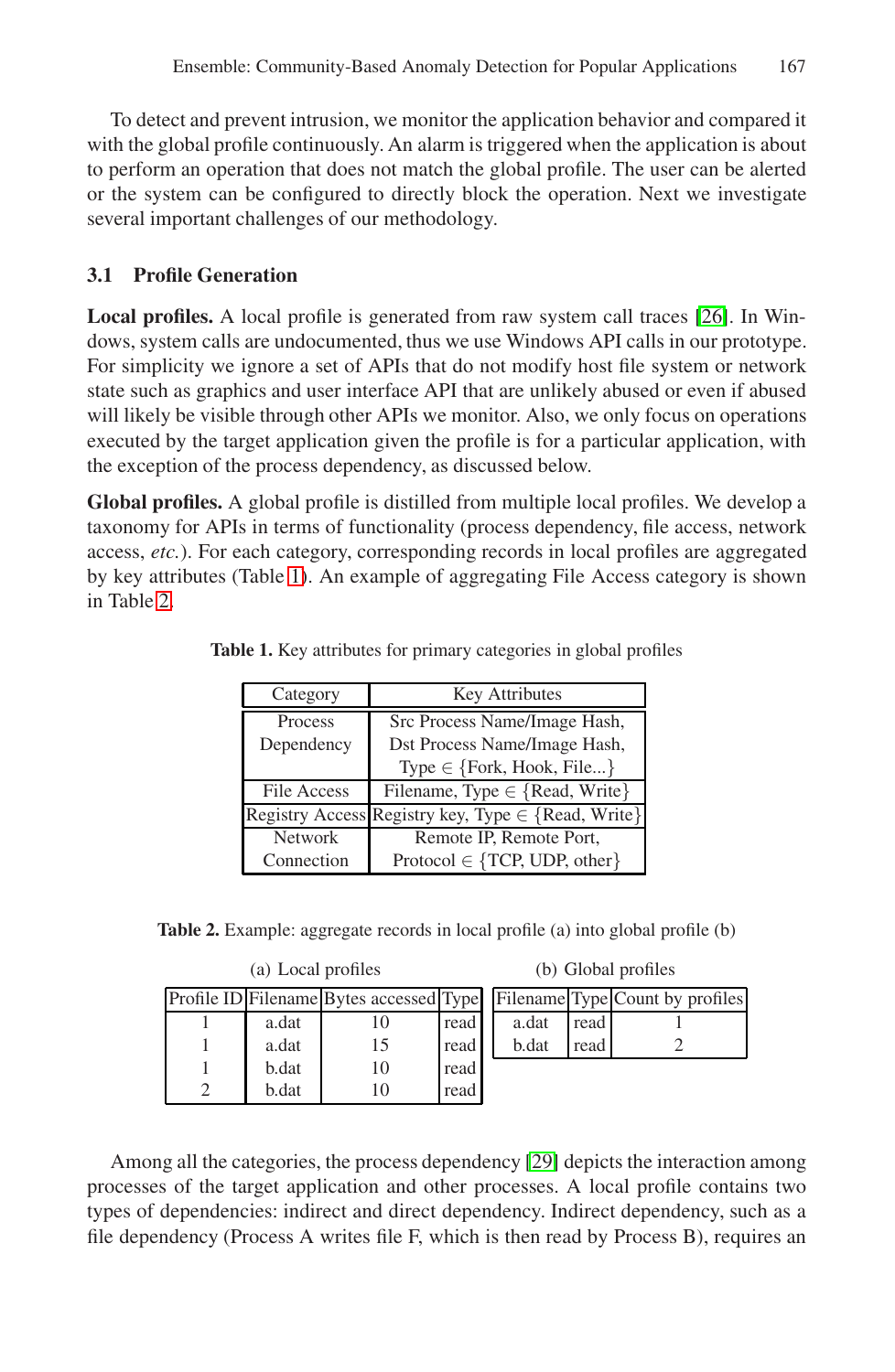<span id="page-5-1"></span>object (*e.g.,* a file or an IP address) as an intermediary. It is synthesized by correlating multiple API calls. Direct dependency, such as a fork dependency, takes place without an intermediary. It can be inferred from a single API call.

#### **3.2 The Environment Diversity Challenge**

For categories other than process dependency, the simplified methodology illustrated in Table 2 has limitations. For example, for a text processor, different users edit different files, thus the file access category is not aggregatable if naively using the filename as the key attribute. Similarly, a P2P client may talk to random IP addresses, leading the aggregation in the global profile to be a set of IP addresses each with very few occurrences. We apply two methods to address this challenge.

First, we use predefined rules to normalize the path and file names. For example, c:\Documents and Settings\Alice\a.dat is normalized to USER-DOC\ a.dat. This also helps protect the privacy of community users.

Second, our main solution is *Stack Signature*, which describes the stack history of the calling thread for each API call. The key idea is that the "random" events of the same functionality of a program such as sending a message or making a VoIP call in Skype, should be associated with a fixed set of execution paths that can be represented by call stacks. Based on this assumption, we introduce Stack Signature, a compact version of call stack. A Stack Signature is calculated by iterating all stack frames of the current thread and XORing their return addresses. In the case of recursive calls, return addresses occurring multiple times are counted once.

In a global profile, the relationship between stack signatures and objects (*e.g.,* filenames and IP addresses) can be characterized by a weighted bipartite graph, whose [ver](#page-20-8)tices are divided into two disjoint sets  $X$  and  $Y$ , where  $X$  is the set of stack signatures and *Y* is the set of objects. There is an edge  $e : x \to y \in E$  where  $x \in X$ and  $y \in Y$ , if and only if an event accessing object *y* has stack signature *x* in at least one local profile. Each element in *X*, *Y* and *E* has a weight, indicating its occurrence frequency in terms of the number of local profiles. Except for the process dependency which is fairly stable, we introduce stack signatures and use bipartite graphs as the data abstraction for all other categories.

<span id="page-5-0"></span>We observe many such cases in our experiments. For example, at stack signature 0x61AE46F8, QQ [8] – an instant messaging application may receive data from at least 64 different servers such as 121.14.\*.\*, 219.133.\*.\*, 58.61.\*.\*, via port 8000. All servers are found at Guangdong, China, where the headquarter of QQ is located. The size of received data is always a multiple of 10240 bytes.

### **3.3 Anomaly Detection**

As described at the beginning of this section, Ensemble clients periodically pull the global profile from the server. The anomaly detection and prevention are performed continuously. Before each operation monitored by Ensemble is executed, the API call is intercepted and compared with the global profile using the following comparison algorithm.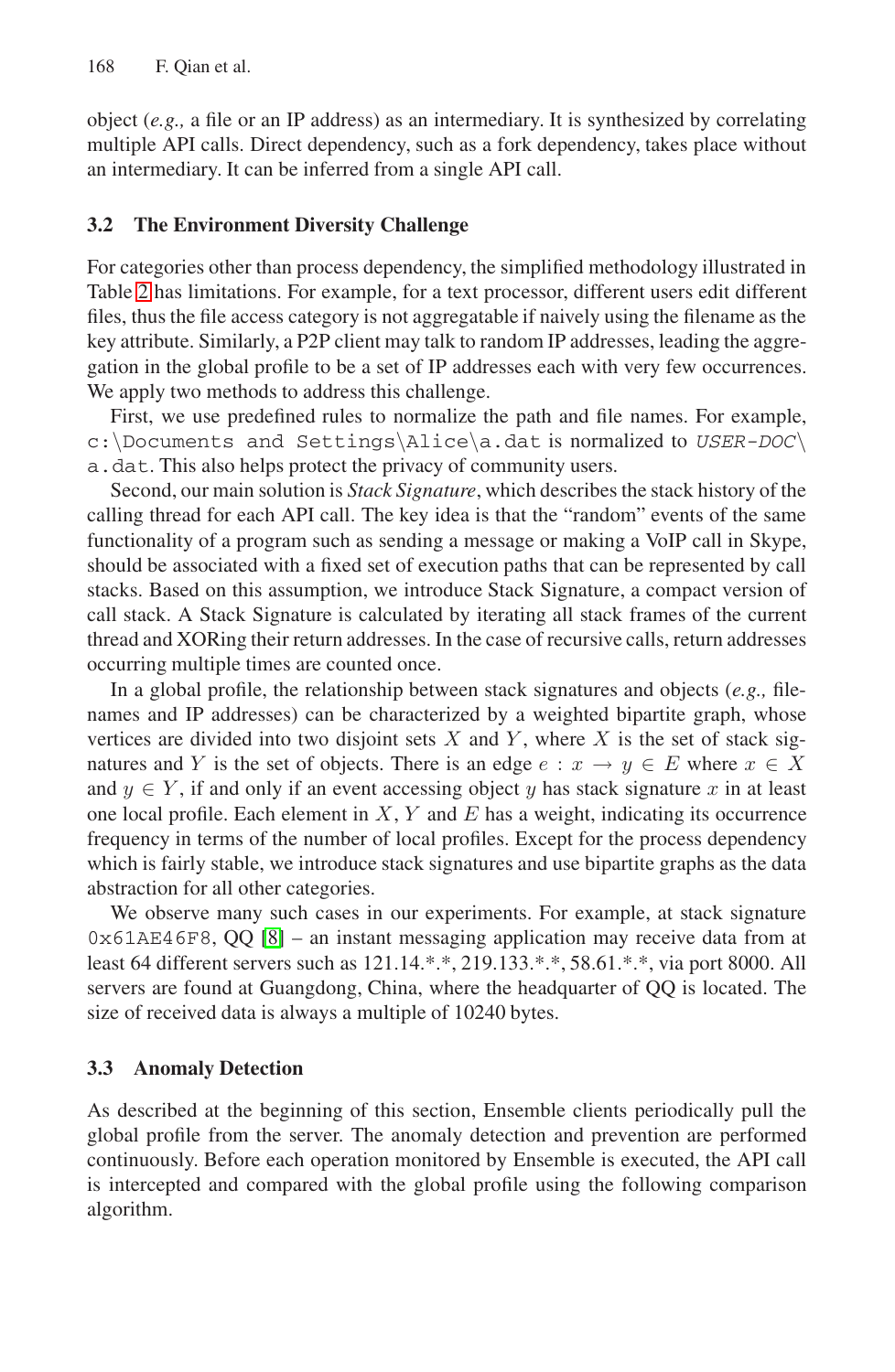1. **Threshold-based process dependency anomaly detection.** If a process dependency D is detected (e.g., a *fork* or *file* dependency), we locate its frequency  $f(D) =$ <br>  $\frac{\text{\# of local profiles containing } D}{\text{\# of local profiles}}$  in the global profile, if  $f(D) < th_{PD}$ , where  $th_{PD}$  is a thresh-<sup>#</sup> of local profiles <sup>in</sup> the global<br>old, then *D* is regarded as abnormal.

2. **Stack signature analysis.** If the operation to be executed by the target application falls into other categories in Table 1, then its stack signature  $x$  is calculated, its object  $y$ is identified, and  $e: x \to y$  is matched against the bipartite graph  $B_G = \{X_G, Y_G\}$  in the global profile. Let the frequency of *e* and *x* in  $B_G$  be  $f(e)$  and  $f(x)$ , respectively.  $(i.e., f(e) = \frac{\text{\# of local profiles containing } e}{\text{\# of local profiles}}$ . Let the degree of *x* in *B<sub>G</sub>* be  $d(x)$ . We also introduce thresholds  $th_e$ ,  $th_x$  and  $deg_x$ . We determine whether *e* is an abnormal action by several tests searching for the predictable relation of the objects accessed by stack signatures.

*Test 1. Does a fixed stack signature always access a fixed object?* (*e.g.,* The program reads a constant configuration file) Formally, if  $f(e) > th_e$ , then *e* passes the test and no f[urt](#page-6-0)her tests are needed.

*Test 2. Does a fixed stack signature always access different objects?* (*e.g.,* A file editor may open different files) Formally, if  $f(x) > th_x$  and  $d(x) > deg_x$ , then *e* passes the test and no furthe[r te](#page-6-1)sts are needed. This handles the "the Environment Diversity Challenge."

Some challenges arise, as we observe that in multiple executions of the same application, a single object may be accessed by different stack signatures forming one or more clusters. Figure 1 is an example of reading file ServUCert.key in 1,305 executions by Serv-U 5.0.0.0 (a commercial FTP server). The stack signatures form a cluster ranging from 0x1019A500 to 0x1019A5FF. We conjecture two reasons: (1) The locality of object access. The same object is often accessed at close-by instruction addresses. For example, the code in Figure 2 is common in C programs. The consecutive calls of fread satisfy the locality principle. (2) The accumulation of varieties. A



<span id="page-6-0"></span>Fig. 1. Frequency of accessing ServUCert.key from different stack signatures in 1305 local profiles

```
FILE * ifs = fopen("data.dat", "r");
fread(&paral, sizeof(paral), 1, ifs);
if (para1 == 1) fread(apara2, sizeof(para2), 1, ifs);
/* read other parameters */
fclose(ofs);
```
**Fig. 2.** Sample code of reading a file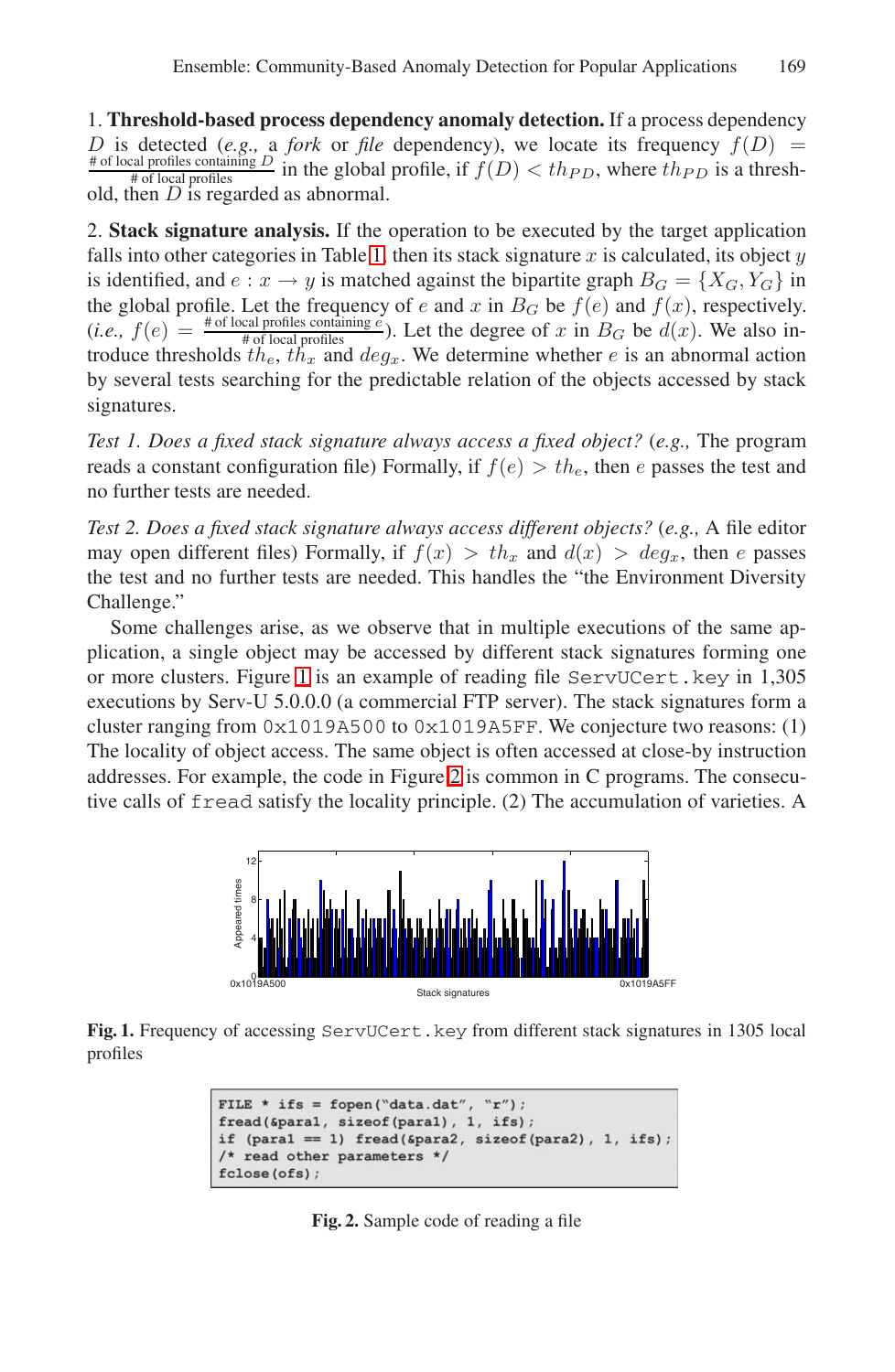signature is calculated by XORing return addresses of *n* stack frames with each frame having a variety of  $k_i$ , the total variety can be as large as  $\prod_{i=1}^n k_i$ .

Motivated by the above observation, we add two additional tests to reduce false positives.

*Test 3. Does a cluster of stack signatures access a fixed object?* We define a cluster by a window centering at *x*:  $X_{win} = \{z \in X_G | |z - x| \leq winSize\}$ <br> $\sum_{z \in X_{min}} f(e' : z \to y) > th_e$ , then  $e : x \to y$  passes this test. . Formally, if  $z \in X_{win}$   $f(e' : z \rightarrow y) > th_e$ , then  $e : x \rightarrow y$  [pas](#page-7-1)ses this test.

*Test 4. Does a cluster of stack signatures access different objects?* Formally, if  $\sum_{z \in X_{win}} f(z) > th_x$  and  $\sum_{z \in X_{win}} d(z) > deg_x$ , then *e* passes this test. It is a further generalization of Test 3.

<span id="page-7-0"></span>Test 3 and 4 may introduce false negatives; however, they are expedient alternatives in the situation where the number of samples is limited. Ideally, when the global profile contains a large enough sample space, Test 3 and 4 can be replaced by Test 1 and 2, respectively, since the range of stack signatures is finite. Figure 3 illustrates four patterns in the global profile, corresponding to the above four tests.

<span id="page-7-1"></span>

**Fig. 3.** Four API invocation patterns

### **4 Implemen[tat](#page-21-12)[ion](#page-21-10)**

The architecture of our Ensemble prototype is illustrated in Figure 4. It is designed to perform online anomaly detection using continuously updated global profiles and generated local profiles. Existing work is mostly evaluated in Linux environments while our system is implemented on Microsoft Windows XP, which is a more common attack target. Our prototype is implemented using about 10,000 lines of C++ code.

In our design, we initially tried to implement Ensemble by using system call sequences (N-gram previously proposed [23,26,36]) as the representation of local profiles, due to its claimed effectiveness and simplicity. However, we found that N-gram has surprisingly low convergence speed for Windows API sequences [in te](#page-4-0)rms of obtaining the model of application's normal behaviors, likely due to a much larger sample space than in Linux (the number of Windows APIs is 6 times the number of Linux syscalls). We estimate two reasons for such big discrepancy: first, there are distinct difference between Unix/Linux system calls and Windows APIs; second, modern applications are becoming more and more complicated. System calls may be a too find-grained characterization of program behavior. Note that a lot of researchers apply N-gram algorithm on virus or malwares, whose binary sizes are much less than legitimate applications. Therefore, instead we resort to the simpler frequency-based model as described in §3.1 that has a faster convergence behavior.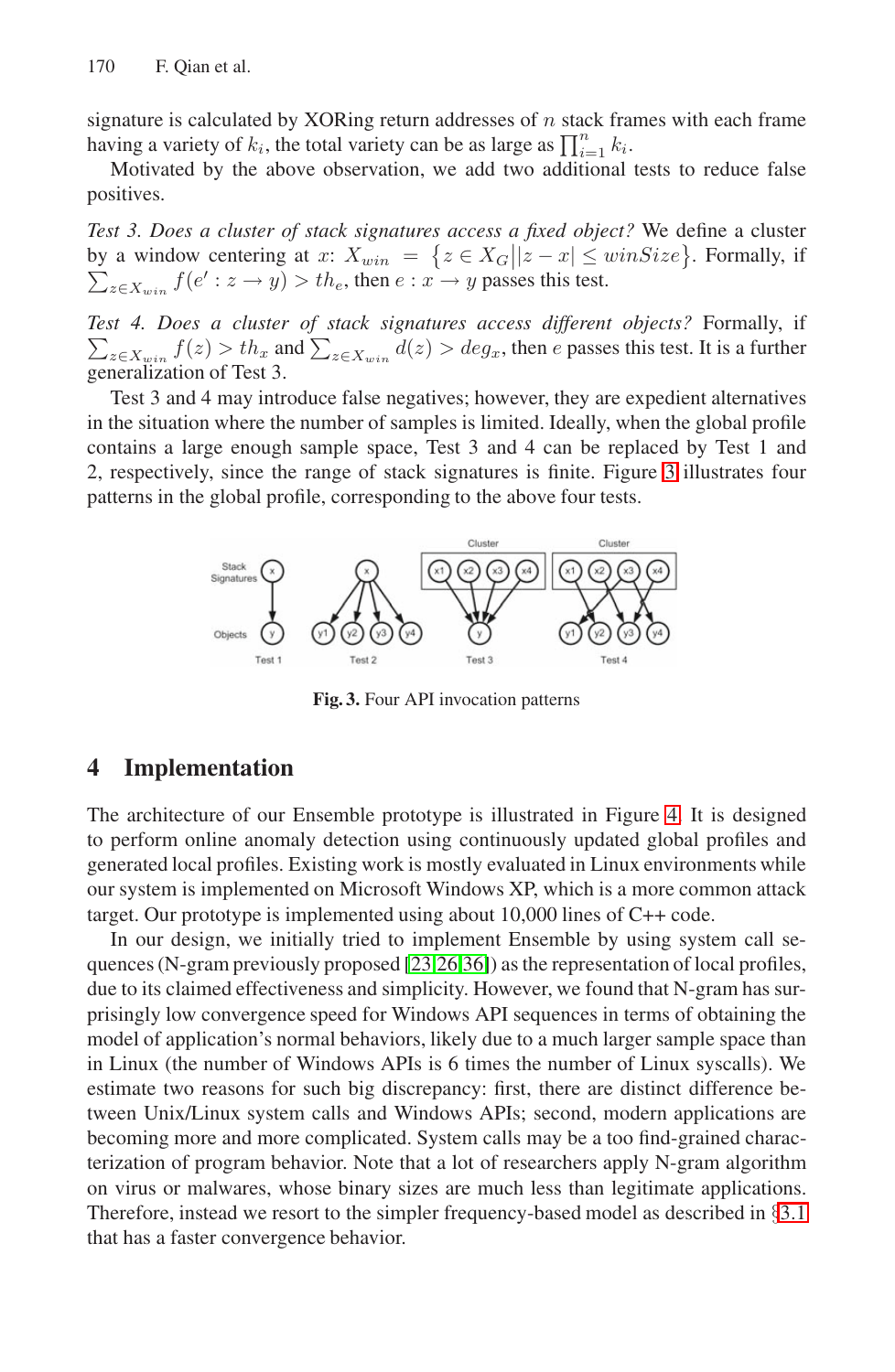

**Fig. 4.** The Ensemble Architecture

#### **4.1 Generating Profiles and Anomaly Detection**

We used the *Detour* Library [27] to monitor and log 106 APIs calls related to file system [\(26\),](#page-4-0) registry (8), file mapping (6), [mess](#page-5-1)ages (8), thread (4), process (8), network (13), pipe (6), hook (3), clipboard (3), system time (6), DNS (2), handle management (2) and user accounts management (11), most of which are Windows specific. To the best of our knowledge, they cover most APIs that can cause inter-process communications, or result in persistent changes to the file system, the registry, the network, and other system settings. Note that it is fairly easy to include new APIs to the framework. We generate stack signatures using the StackWalk64 function in Windows Debugging Library.

Given the raw API traces and their stack signatures, the local profiles are generated as described in §3.1 (for process dependency) and §3.2 (for other categories). We implemented seven categories for profiles. (1) process dependency, (2) file access, (3) directory access, (4) registry access, (5) net[wo](#page-4-2)rk connection, (6) DNS, and (7) IP prefix access. For (1), we handle 4 types of direct process dependencies: send message, set hook, create/terminate/suspe[nd p](#page-5-0)rocess (thread) and write/read/alloc/dealloc process memory, and 8 types of indirect dependencies: files, registry, file mapping, network, named pipes, anonymous pipes, system time and clipboard. The transformation from API traces to other categories (*e.g.,* file access, network access) is trivially done by translating API parameters.

<span id="page-8-0"></span>The global profile is generated by grouping various local profiles. Except for the process dependency, which is represented by a table like Table 2(b), other categories are represented using bipartite graphs (stack signature  $\rightarrow$  object names).

Our anomaly detection algorithm described in  $\S 3.3$  is very efficient. For process dependency, the dependency inference and frequency look up is  $O(1)$  in run time using hash tables. For other categories using bipartite graphs, the computational complexity for Tests 1 and 2 is  $O(1)$ ; while Test 3 and 4 are also  $O(1)$  given that the window size is a small constant.

#### **4.2 Operational Model**

Finally, we present an overview of Ensemble's operational model. At each client, Ensemble is running as a system service and is transparent to the target application. CAPTCHA is used when subscribing or unsubscribing Ensemble services to prevent tampering from bots.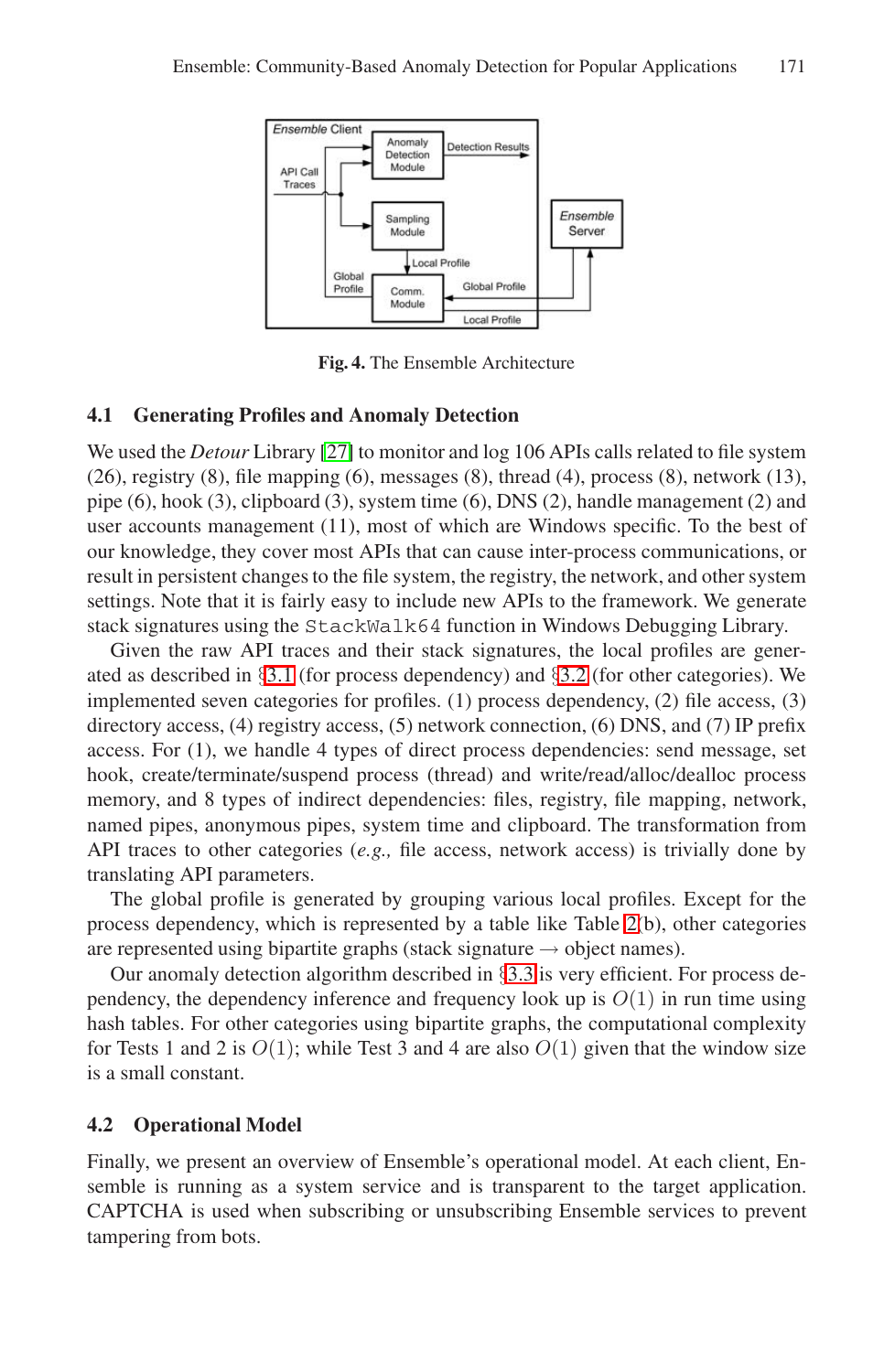When the application is running, the *Ensemble sampling module* periodically logs its API calls with stack signatures<sup>1</sup> and generates the local profile (*e.g.*, every 3 hours, one local profile is generated from 1-min sampling of API call traces). The *Ensemble communication module* periodically submits the local profile to the server, and also fetches the global profile from it. The *Ensemble Anomaly Detection Module* keeps monitoring target application's API calls and matching them with the global profile. If an alarm is triggered, the requested operation is denied, or the decision is left to the user.

Initially our anomaly detection is sampled: a local profile is generated periodically and compared with the global profile. Then we found that even if the anomaly detection is performed continuously, the extra overhead is acceptable (less than  $2\%)$ , given that in most cases, the applications' API calls are not invoked in a "bursty" manner.

The Ensemble server can be maintained either on a large scale (*e.g.,* by the application vendor), or on a small scale (*e.g.,* within an enterprise network). Its tasks include collecting local profiles, generating the global profile and other management functionalities. Ideally, each version of the application should have its own global profile. Depending on the specific application, one global profile may also characterize several versions with minor differences.

### **4.3 Limitations of the Prototype**

Our current prototype has the following limitations which are not fundamental to our design. At the client side, the sampling module is implemented at the user level, using a third-party library. For future work we plan to move the entire system into Windows kernel. At the server side, in order to prevent pollution of global profiles, we plan to investigate the use of reputation systems that establish trust among community users. Currently, we envision our system to be mainly deployed in enterprise environments where trust can be assumed.

The latest Windows [Vista](#page-9-0) adopts Address Space Load Randomization (ASLR) technique [1], which hampers the functionality of Stack Signatures. We can address this [p](#page-10-0)roblem by using the relative offset of the ret[urn](#page-11-0) address from the module's start ad[dres](#page-13-0)s, together with the module signature. [We](#page-14-0) plan to explore this as future work.

### **5 [Eval](#page-18-0)uation and Experiments**

<span id="page-9-0"></span>In this section, we systematically evaluate Ensemble. First we describe a small-scale deployment for a community of 12 users (§5.1). Based on the negative results due to the limited size of the community, we introduce our testbed and target applications used for experiments ( $\S5.2$ ), then analyze the generated local profiles ( $\S5.3$ ) and the resulting global profiles (§5.4). Next, we measure false positives (§5.5) and estimate false negatives using a recent malware collection (§5.6). Finally we present the performance evaluation of our system (§5.7).

### **5.1 Small Scale Real Deployment**

We deployed Ensemble among 12 real users, using *Windows Live Messenger* (MSN) as the target application. All users were using Win XP SP2 but with different software

<sup>&</sup>lt;sup>1</sup> To capture process dependency, some APIs called by other processes also need to be logged.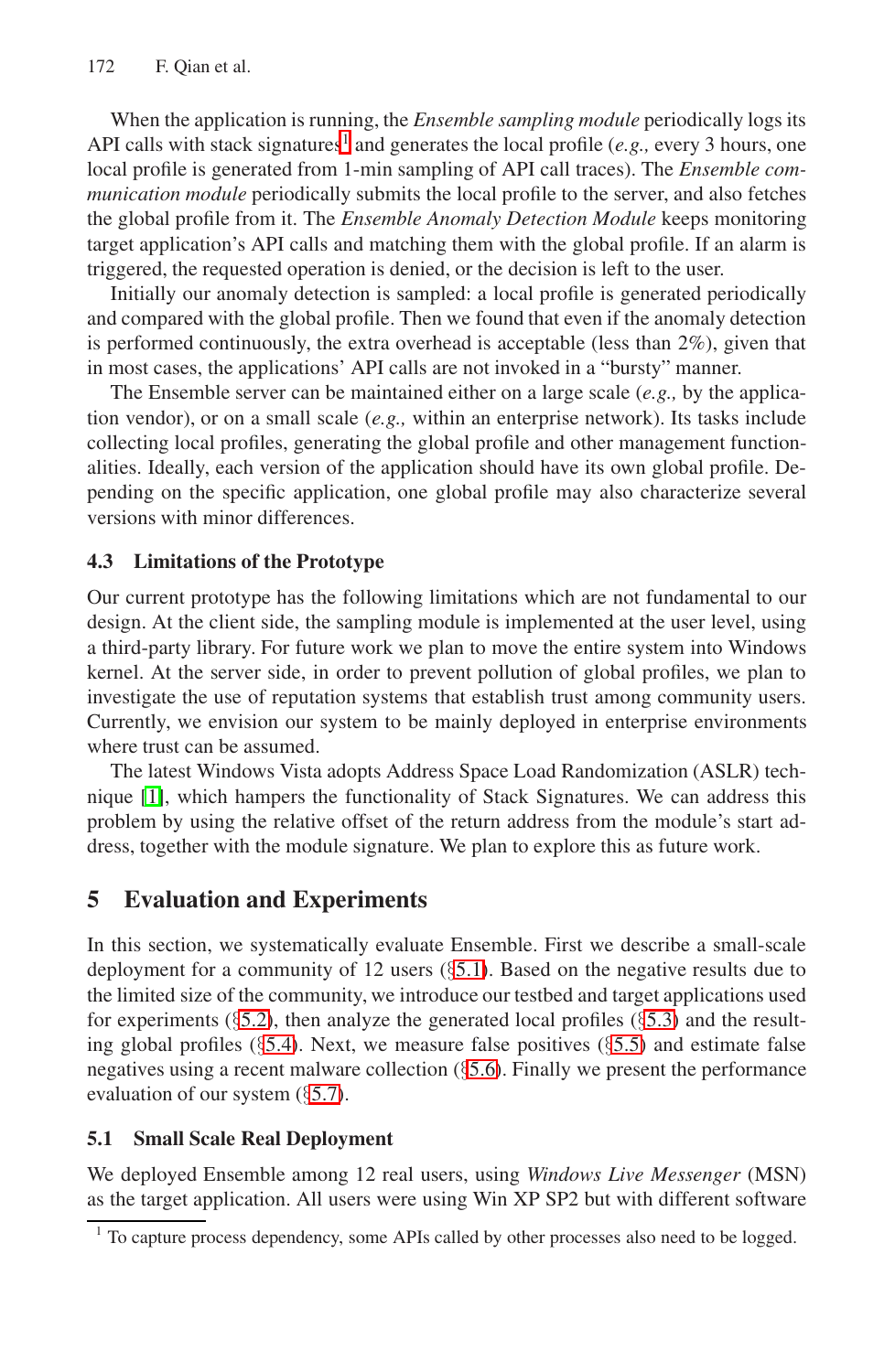and hardware configurations. Before [the](#page-5-0) experiment, we manually upgraded their MSN to the same version (2008 Build 8.5.1302.1018) and ensured the systems are virus-free. Users were not familiar with technical details of Ensemble, and were told to use MSN as usual. For each user, we collected 50 API call traces, each lasting 1 minute, during a 5-hour period. We used this dataset to evaluate false positives.

<span id="page-10-0"></span>We used 5-fold cross validation on 600 traces to evaluate false positives. For each trace in the test group, if any API call triggered a false alarm, then the local profile was counted as one false positive. For the parameters in §3.3, we empirically set  $th_e$  $1\%, th_x = 1\%, deg_x = 10, winSize = 4KB$  (We tried different parameters such that  $th_e < 2\%, th_x < 2\%, deg_x < 20$ , and obtained similar results). We found that the false positive rates were too high to be accepted (greater than 30% for file access and registry access). The reason is that 12 users are not sufficient to form a community to cover diverse application behavior.

#### **5.2 Experimental Infrastructure**

To test the impact of a larger community, we created an automated testbed to simulate a community environment. The idea is simple: to execute the target application multiple times on the testbed. In each execution, a local profile is created and fed to the global profile generator, as if it was submitted by a real community user. Then we use the global profile to test against normal and abnormal behaviors and evaluate false positives and negatives. We have two design goals for the testbed.

- **Diverse User Behaviors.** Random user actions are injected during each trial. The distribution of the randomness should roughly conform to that of a real community.
- **Diverse System Environment.** During each trial, the system environment should also vary to simulate hardware and software variations in a real community. For example, a VoIP client may adjust its voi[ce](#page-11-1) encoding strategy according to available network bandwidth, leading to different local profiles.

We manually created a Finite State Machine (FSM) for each target application to describe most of its main functionalities from an end user's perspective. FSM can be generated [in](#page-11-1) a more automated fashion by combining user traces and adding some perturbation to include additional usage behavior. Despite the manual effort, FSM based representation for understanding application usage, even approximate, can aid in generating more diverse usage scenarios for a given application. Figure 5 is a simplified FSM for MSN. In each automated execution, the testbed partially iterates the FSM based on a Markov chain model, which characterizes the popularity of application's different functionalities. Each state transition  $S_x \to S_y$  in the FSM represents a user action. A weight is assigned to  $e$  indicating the probability that the next state is  $S_y$  given the current state is  $S_x$ . For example, in Figure 5, "Login" is the initial state where the user starts the application. The probability that the user successfully logs in  $\left(\frac{10}{1+2+10} = 77\% \right)$  is much higher than the probability that the user enters an invalid ID or password (8%).

The testbed not only randomly chooses the action, but also executes some actions with randomness. For instance, it is able to operate an instant messenger by selecting a random user and chatting with him/her via random text messages, emotion icons, handwritings or Flash winks. In another example, the "make phone call" action in Skype is carried out by dialing a number from 3000 toll-free numbers we collected.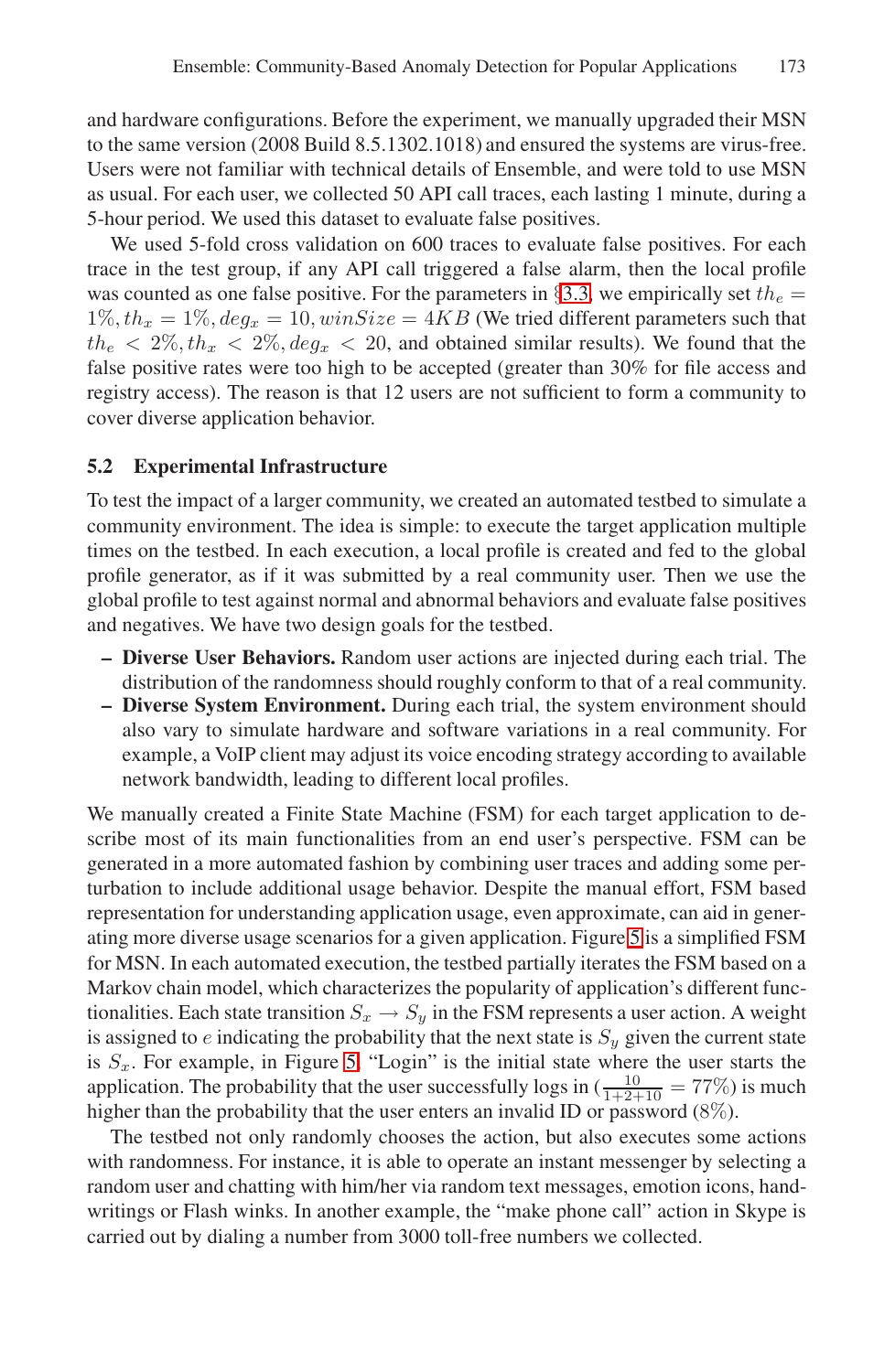

<span id="page-11-1"></span>**Fig. 5.** A simplified finite state machine of MSN. Labels on edges indicate state transition probability.

We admit that our approach contains subjective elements and thus may not perfectly simulate a community environment. However, a community itself is a set of subjective users and has a tendency to change from time to time. Also, we will show in  $\S 5.3$  the heavy-tailed distribution of simulated users' behaviors, which are usually the case in a real community.

To tackle the system environment randomness, the testbed automatically changes the hardware/software configurations for each trial. All experiments were conducted on virtual machines (VMware 6.0.2) for ease of management. The varied configuration includes memory, number of processors, installed software, existing running processes, syste[m w](#page-20-8)orkload, firewall settings, system time, network bandwidth, DNS server, *etc.*

The testbed includes a FSM script p[ars](#page-20-9)er, an action executor that maintains the state synchronization and sends mouse/keyboard input to the target application, a configuration manipulator that changes the system environment and a communicator that communicates with the Ensemble kernel. The testbed is built using about 3,000 lines of C++ code.

<span id="page-11-0"></span>We chose four applications running on Microsoft Windows XP SP2 as our initial target applications: *Skype* 3.5.0.239; *Windows Live Messenger* (MSN) 2008 Build 8.5.1302.1018; *Tecnet QQ* [8] (2007 Beta 4, 7.0.374.204), an ICQ client with typically more than 30 million daily online users in China; *Serv-U* [9] (5.0.0.0), a commercial FTP server. These applications were selected due to their popularity and past history of attacks targeting them.

#### **5.3 Local Profiles**

Table 3 shows the number of local profiles, sampling times and API log sizes of local profiles of each target application. The sampling time was set to conform to a Gaussian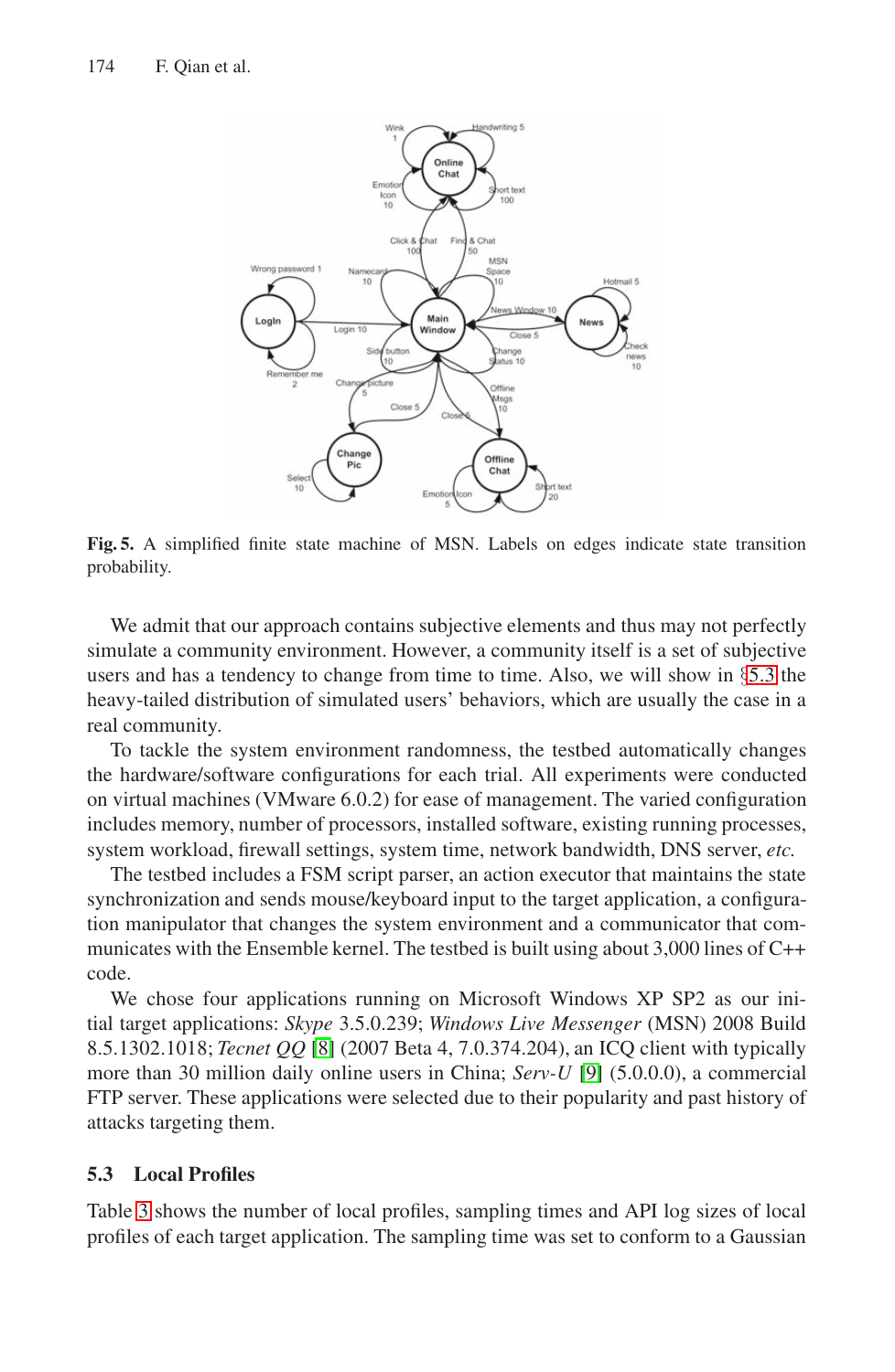|                 |  |                                 | Target # of Sample Sample API Trace LP  |  |
|-----------------|--|---------------------------------|-----------------------------------------|--|
| App             |  |                                 | local Time Time Size Size               |  |
|                 |  |                                 | profiles (Mean) (Std Dev) (Mean) (Mean) |  |
| Skype           |  | $\overline{550}$ 60 secs 5 secs | $3.40MB$ $0.20MB$                       |  |
|                 |  | MSN 1298 75 secs 5 secs         | 1.17MB 0.09MB                           |  |
| 00 <sub>o</sub> |  | 1118 60 secs 5 secs             | 1.18MB 0.09MB                           |  |
|                 |  | Serv-U 1305 45 secs 5 secs      | 0.23MB 0.03MB                           |  |

<span id="page-12-1"></span>**Table 3.** Statistics of local profiles

**Table 4.** Statistics of global profiles

| <b>Target</b> |                                             |           |       |                                    | Process File File Dir Dir Reg Reg Connections IP |                | DNS 1    |
|---------------|---------------------------------------------|-----------|-------|------------------------------------|--------------------------------------------------|----------------|----------|
| App           | Dependency Read Write Read Write Read Write |           |       |                                    |                                                  | Prefixes Query |          |
| Skype         | 8                                           |           |       | 209 237 178 208 4.587 328          | 135,844                                          | 115,864        | $\Omega$ |
| MSN 1         | 10                                          |           |       | 2,884 244 795 90 54,506 2,749      | 6.417                                            | 554            |          |
| QQ            | 4                                           |           |       | 6,549 8,029 6,541 8,021 59,491 229 | 11,867                                           | 9823           | 10.691   |
| Serv-U        |                                             | 2.609 835 | 305 7 | 146                                | 23,295                                           |                |          |

distribution. The sampling process started either at or after the application starts, and stopped either at or before the application termin[ate](#page-12-0)s. The entire collection of local profiles lasted for one week.

As mentioned, we created randomness during each trial to simulate different user behavior in the community. Thus each "user" may explore a different subset of the application functionalities. Figure 6 illustrates the distribution of FSM patterns for Skype, MSN and QQ. A pattern defines the states iterated by the testbed in a single trial. If there are *n* possible states in FSM, then there exists  $2^n - 1$  possible patterns  $(0, 0, ..., 0, 1), ..., (1, 1, ..., 1, 1)$ . For pattern  $(a_1, a_2, ..., a_n), a_i = 1$  iff the *i*-th state is visited at least once in a trial. The heavy-tailed distributions in Figure 6 demonstrate the diversity of user behaviors generated by our testbed, as well as the similarity of most users' behaviors. Although this may not exactly match the actual user behavior, we believe our method adds sufficient randomness to closely approximate general user activities.

<span id="page-12-0"></span>

**Fig. 6.** FSM Pattern distribution for Skype (474 patterns), MSN (1137 patterns) and QQ (584 patterns). The X-axis is log-scaled.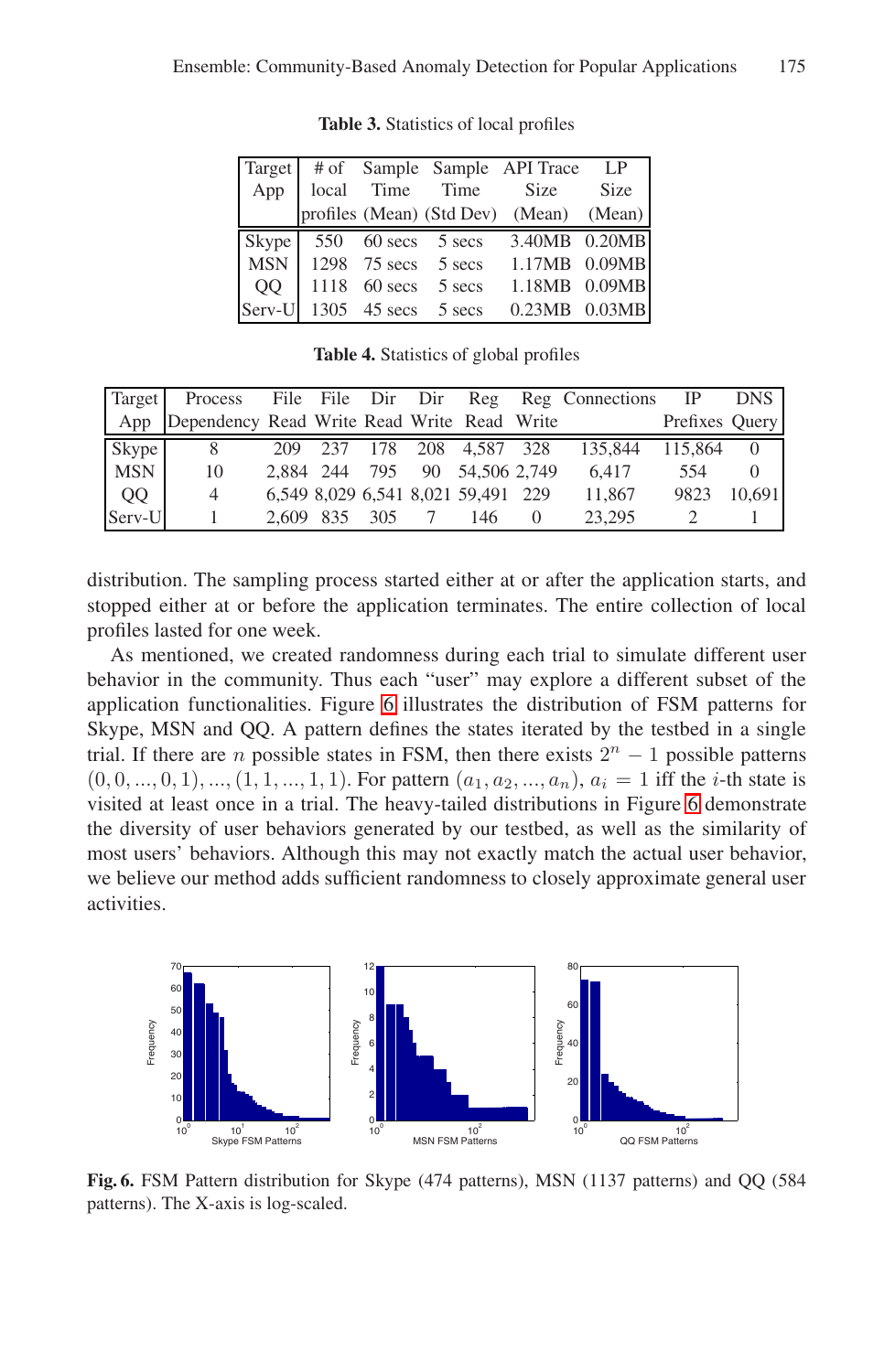### <span id="page-13-0"></span>**5.4 Global Profiles**

Table 4 presents statistics of global profiles. The numbers in the table are the numbers of process dependencies and, for other categories, the number of edges in the bipartite graphs.

The process dependency categories of QQ, MSN and Skype are shown in Figures 9(a), 10, and 11(a), respectively. Only parts with solid line represent the observed dependencies; while the dotted lines indicate detected misbehavior (§5.6). The percentage on the edge denotes its occurrence frequency. The size of bipartite graphs is usually much larger.

Figure 7 shows examples of the bipartite graphs. For each subfigure, the upper part *X* is the set of stack signatures; the lower part *Y* is the set of objects (registry keys, directory names, *etc.*), which are represented by a number (object ID). The numbers in square brackets are the frequencies.

- **–** Subfigure (a) is a common case where a fixed stack signature accesses a fixed object. For example, stack signature 0x7BF74721 always reads 3 registry keys: \REGISTRY\MACHINE\SOFTWARE\Classes\QQCPHelper... \REGISTRY\MACHINE\SOFTWARE\Classes\CLSID\23752AA7... \REGISTRY\MACHINE\SOFTWARE\Classes\CLSID\23752AA7...
- **–** Subfigure (b) illustrates a random event problem. For each trial, Stack signature 1814742014 (0x6C2AC3FE) writes different registry keys under \REGISTRY\MACHINE\SOFTWARE\Classes\CLSID\ and \REGISTRY\MACHINE\SOFTWARE\Classes\TypeLib\.
- **–** Subfigure (c) illustrates the slight variation of stack signatures, as explained in §3.3. We can observe two clusters of stack signatures in subfigure (c): 4582218??, 1819194???. Both clusters access the user cookie directory USER-DOC\cookies.



**Fig. 7.** Examples of bipartite graphs. From top to bottom: (a) Registry write category of QQ (b) Registry write category of Skype (c) Directory write category of MSN.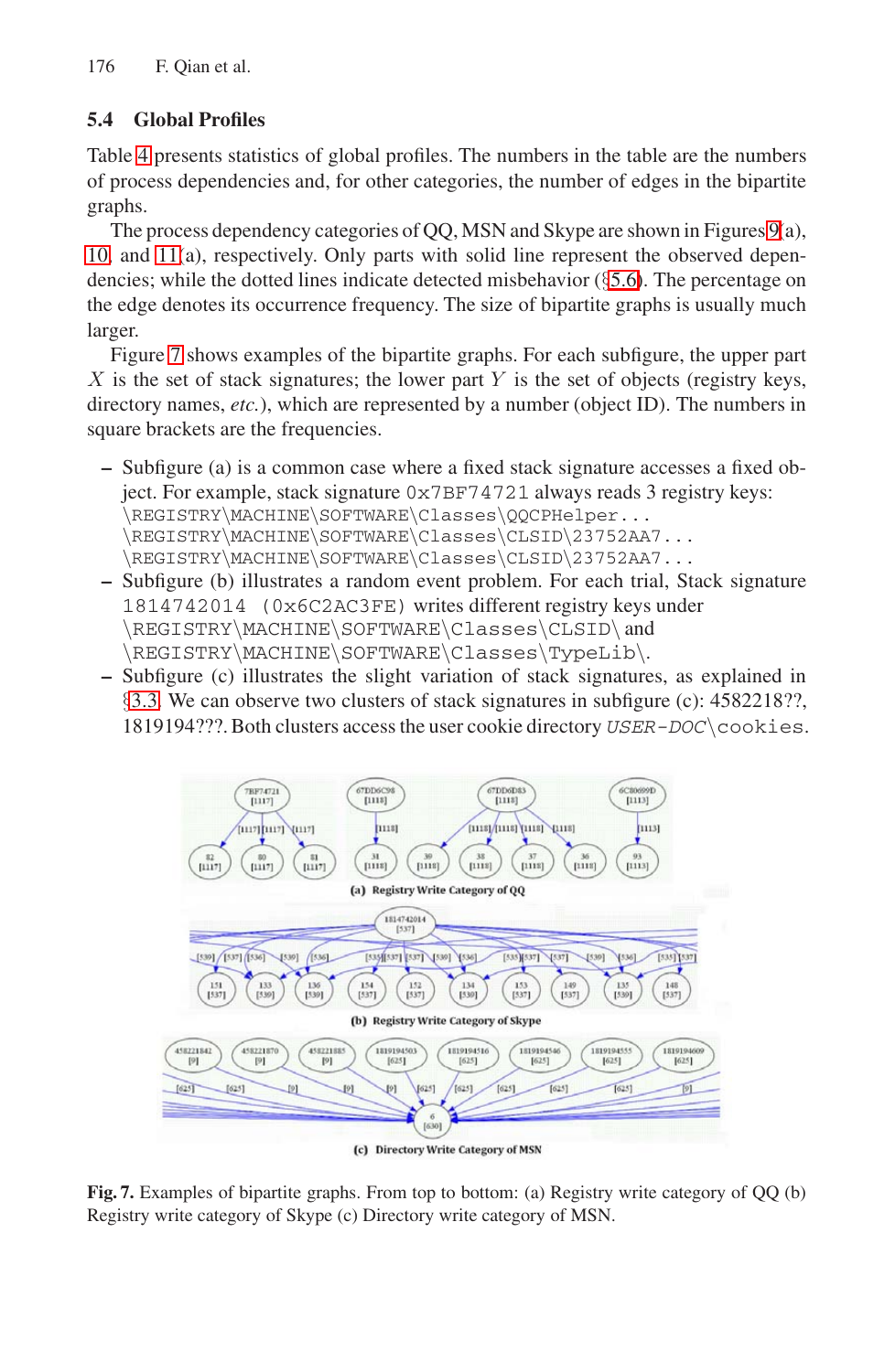### <span id="page-14-0"></span>**5.5 False Positives**

We used the same methodology (5-fold cross-validation) and the parameters as in the real deployment (§5.1) to evaluate the false positives for the testbed. In Table 5, the column "LPs" indicates the number of local profiles in the test group; the columns "Worst" and "Best" indicate the highest and lowest number of false positives (traces that contain at least one API call that triggers the false alarm), respectively, in 10 independent experiments (each experiment has 5 passes).

**Table 5.** Coarse-grained false positives (counting the number of local profiles)

| Target App             |     | Skype    |                   |                  | <b>MSN</b> |                |     | ററ |          |          | ServU                                                       |  |
|------------------------|-----|----------|-------------------|------------------|------------|----------------|-----|----|----------|----------|-------------------------------------------------------------|--|
| Category               |     |          |                   |                  |            |                |     |    |          |          | LPs Worst Best LPs Worst Best LPs Worst Best LPs Worst Best |  |
| Process Dependency 110 |     |          | $\theta$          | 262              | $\Omega$   | $\theta$       | 226 |    | $\theta$ | 196      | 0                                                           |  |
| File Read              | 110 | $\theta$ | $\Omega$          | 262              | $\Omega$   | 0              | 226 | 0  | $\theta$ | 261      | 0                                                           |  |
| File Write             | 110 | $\Omega$ | $\Omega$          | 262              | $\Omega$   | 0              | 226 | 0  | 0        | 261      | 0                                                           |  |
| Directory Read         | 110 | $\Omega$ | $\Omega$          | 262              | $\Omega$   | 0              | 226 | 0  | $\theta$ | 261      | 0                                                           |  |
| Directory Write        | 110 | $\Omega$ | $\Omega$          | 262              | $\Omega$   | 0              | 226 | 0  | 0        | 261      | 0                                                           |  |
| <b>Registry Read</b>   | 110 | $\Omega$ | $\theta$          | 262              | 4          | 2              | 226 |    | $\theta$ | 261      | $\Omega$                                                    |  |
| <b>Registry Write</b>  | 110 | 0        | $\Omega$          | 262              |            | $\theta$       | 226 | 0  | $\Omega$ | $\Omega$ |                                                             |  |
| Connections            |     | N/A      |                   | 262              | 4          | $\overline{c}$ | 226 |    | $\theta$ | 261      | $\Omega$                                                    |  |
| <b>IP</b> Prefixes     |     | N/A      |                   | 262              | $\Omega$   | $\Omega$       | 226 | 0  | $\Omega$ | 261      | 0                                                           |  |
| <b>DNS</b> Query       | 0   |          | $\mathbf{\Omega}$ | $\left( \right)$ |            | 0              | 226 |    | 0        | 261      |                                                             |  |

Table 6 presents a fine-grained false positive measure[me](#page-15-1)nt. Similar as above, we employed 5-fold cross-validation and the experiment was repeated for 10 times using the same parameters. In Table 6, the column "Avg E" denotes the average number of API calls<sup>2</sup> in the test group, which were fed into Ensemble Anomaly Detection Module; the columns "Worst" and "Best" indicate the highest and lowest numbers of API calls that are mistakenly detected as abnormal, respectively.

For Skype and ServU, no false positives were observed. For MSN and QQ, although their fine-grained false positives of Registry Read and Connections categories were slightly higher even when the false positive rate converges (shown in Figure 8), the mistakenly detected API calls concentrated in a few local profiles (Upon manual inspection of the logs, it was highly possible that during the generation of these local profiles, the application terminated unexpectedly.). Ideally, if they were indeed application's natural behaviors, then as the pool of training data becomes larger, the initial "strange" behaviors will become normal, and the large size of training data is exactly the advantage of a community.

When we were testing Skype, it produced unacceptable false positive rates for network-related behavior (two categories whose false positives labeled as "N/A" in Table 5 and Table 6). Upon manual inspection, we found that the stack signatures from network related APIs were almost uniformly distributed in the entire address space, and

 $2^2$  To be precise, "Avg E" is the number of process dependencies or the number of edges in the bipartite graph.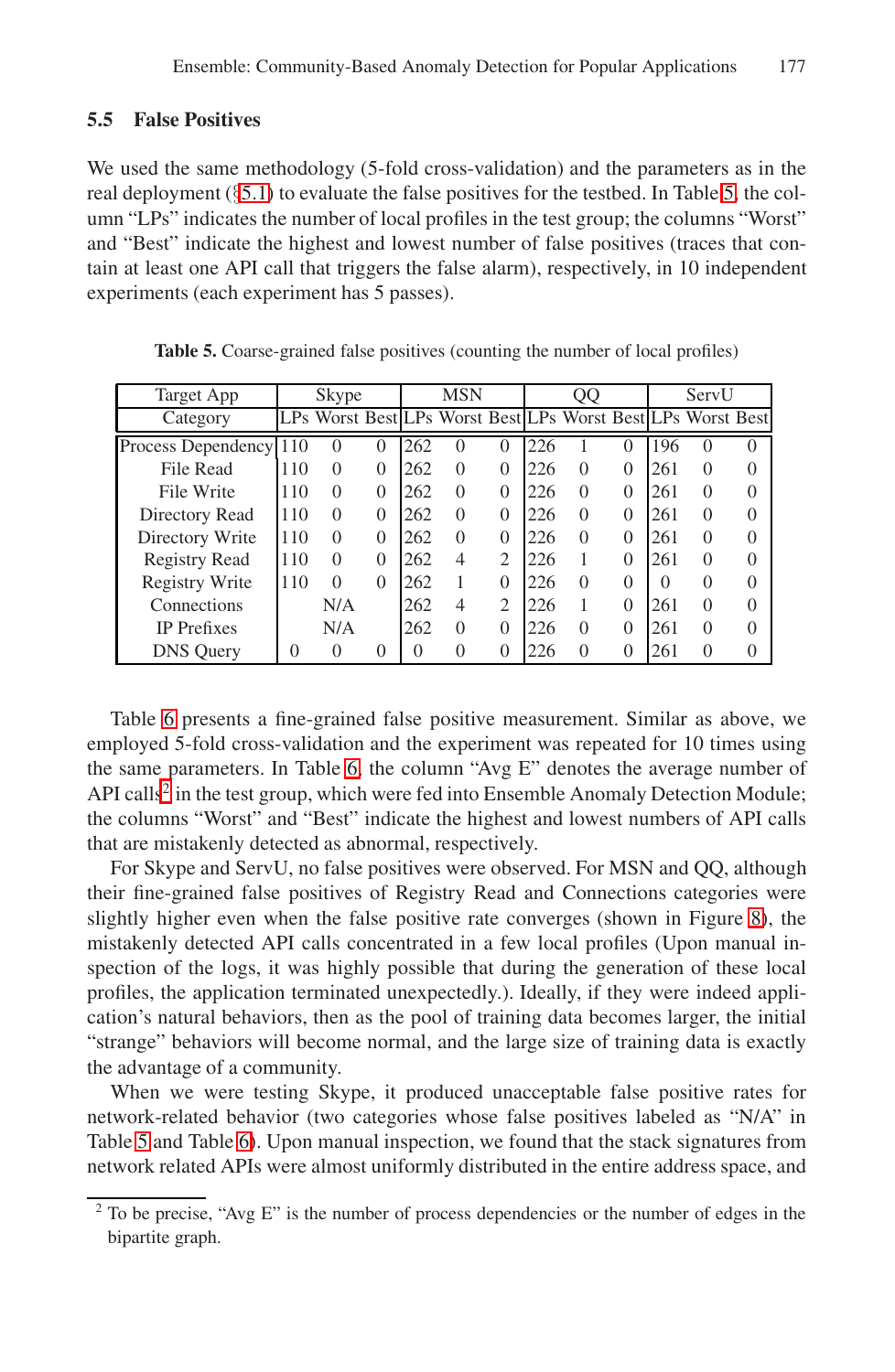<span id="page-15-0"></span>**Table 6.** Fine-grained false positives. (counting the number of edges in PDGs or bipartite graphs)

| Target App         |          | Skype    |          |                                                                     | MSN      |          |        | OO       |          |       | ServU    |          |
|--------------------|----------|----------|----------|---------------------------------------------------------------------|----------|----------|--------|----------|----------|-------|----------|----------|
| Category           |          |          |          | Avg E Worst Best Avg E Worst Best Avg E Worst Best Avg E Worst Best |          |          |        |          |          |       |          |          |
| Proc. Dep.         | 498      | $\theta$ | $\theta$ | 2203                                                                | $\Omega$ | $\Omega$ | 844    |          | $\theta$ | 196   | 0        | $\Omega$ |
| File Read          | 13271    | 0        | $\theta$ | 31650                                                               | 0        | $\Omega$ | 40578  | $\Omega$ | $\Omega$ | 6290  | $\Omega$ | $\Omega$ |
| File Write         | 1938     | $\Omega$ | $\Omega$ | 3623                                                                | $\Omega$ | $\Omega$ | 40138  | $\Omega$ | 0        | 3473  | $\Omega$ | $\Omega$ |
| Dir Read           | 10214    | $\Omega$ | $\theta$ | 22292                                                               | $\Omega$ | $\Omega$ | 39903  | $\Omega$ | 0        | 2758  | $\Omega$ | $\Omega$ |
| Dir Write          | 1650     | 0        | $\theta$ | 2711                                                                | $\Omega$ | $\Omega$ | 40114  | $\Omega$ | $\Omega$ | 1810  | 0        | $\Omega$ |
| Reg Read           | 43398    | $\Omega$ | $\theta$ | 611294                                                              | 55       | 37       | 415532 | 1        | $\theta$ | 23943 | $\Omega$ |          |
| Reg Write          | 33639    | $\Omega$ | $\Omega$ | 25441                                                               | 1        | $\Omega$ | 23805  | $\Omega$ | 0        | 0     | 0        |          |
| Connections        |          | N/A      |          | 23398                                                               | 12       | 4        | 18074  | 11       | $\theta$ | 7194  | $\theta$ | ∩        |
| <b>IP</b> Prefixes |          | N/A      |          | 17974                                                               | $\Omega$ | $\Omega$ | 16385  | $\Omega$ | $\theta$ | 516   | $\Omega$ | ∩        |
| <b>DNS</b> Query   | $\Omega$ | $\Omega$ | $\Omega$ | $\Omega$                                                            | $\Omega$ | $\Omega$ | 17085  | $\Omega$ | 0        | 258   | 0        |          |



<span id="page-15-1"></span>**Fig. 8.** Convergence of fine-grained FP as local profiles increase. (Top: Skype; Middle: MSN; Bottom: QQ)

the dumped stack frames were also abnormal. Based on our estimation, Skype may employ some obfuscation techniques to protect their code against reverse engineering [10]. In summary, we believe that the false positives of Ensemble are acceptable.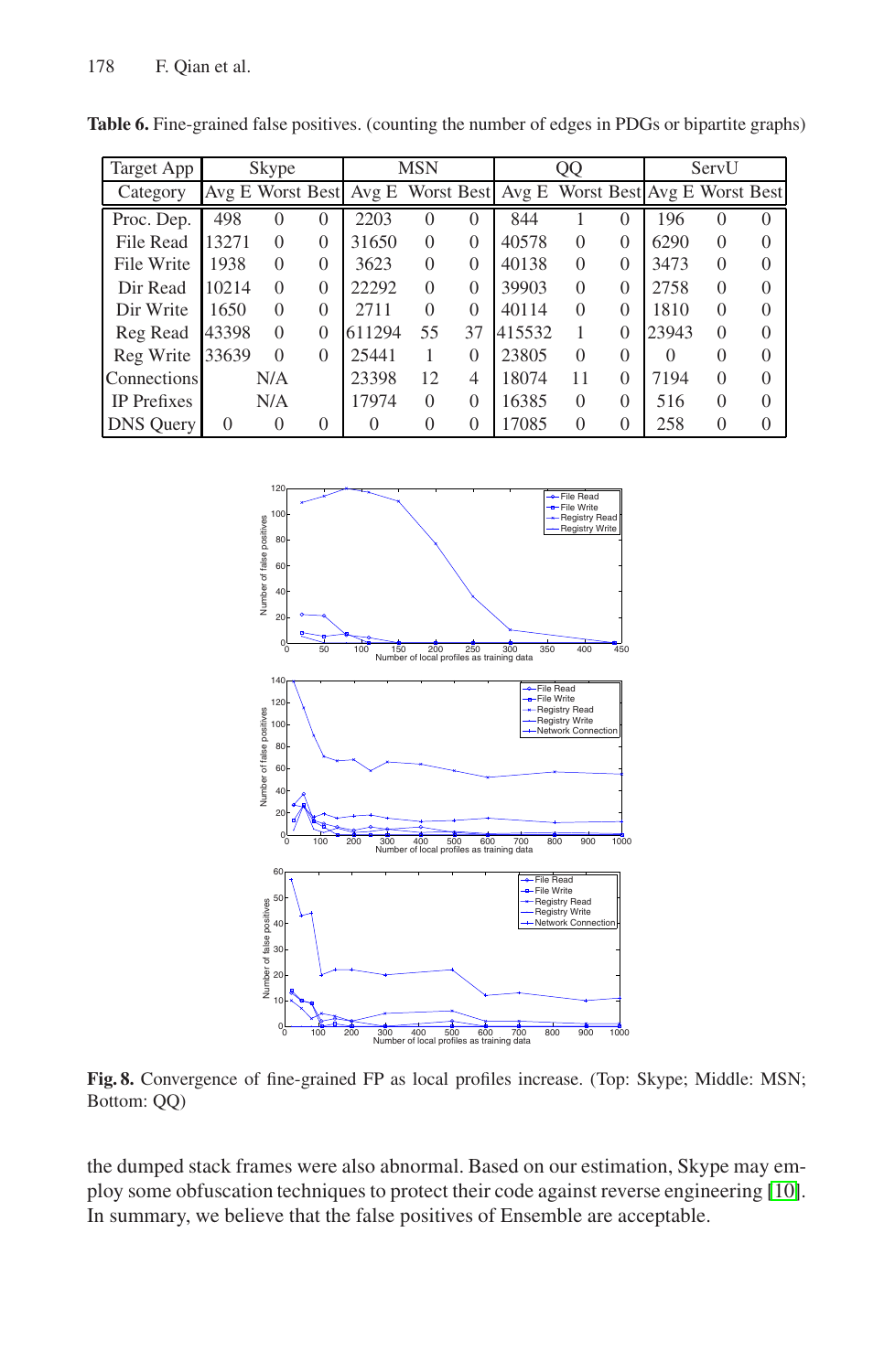Furthermore, we used 600 API call traces obtained in real deployment to test against the global profile generated by 1,298 MSN local profiles from th[e t](#page-15-1)estbed. We obtained false positive rates of 0% (process dependency), 6% (file read), 4% (file write), 2% (directory read), 1% (directory write), 11% (registry read), 6% (registry write), 9% (connections) and 3% (IP prefixes), using the metric in Table 5. Upon manual inspection, the main cause of false positives was the incompleteness of our FSM model, in which some use cases such as video chat were not covered.

We also measured the relationship between the community size and the false positive rate using a 5-fold cross-validation, and presents the results using the worst case (the highest number of false positives in 10 independent experiments). As shown in Figure 8 for three applications, it is clear that the fine-grained false positive rate significantly decreases with increasing number of local profiles, and converges to a stable value (We discussed the high false positives of QQ and MSN earlier in this section). A real active comm[uni](#page-12-1)ty is believed to have orders of magnitude of more local profiles submitted by users, thus ensuring a low false positive rate.

#### **5.6 False Negatives**

We evaluate false negatives on a total of 57 known malware programs and exploits for each target application by performing online comparison between the application behavior monitored in real time and the global profile, which was generated from local profiles described in Table 3. We used the same parameters as in the false positive evaluation.

Table 7 summarizes our selected malwares and exploits against target applications. They were selected from a malware collection obtained from honeypots, Web page crawling, and spam traps. It seems that these 57 malwares and exploits have somewhat common exploit techniques. However, we argue that the core merit of anomaly detection system is that, no matter how sophisticated a[n a](#page-20-10)ttack will be, as long as the application's behavior deviates from the baseline, the anomaly can be detected without prior knowledge.

For QQ, we tested 27 password stealer trojans, all of which were detected by Ensemble. Figure 9 shows a representative case. The trojan process (1180.EXE) sets a keyboard hook to QQ.EXE and tries to log users' keystrokes. The trojan also caused abnormal file accesses: KERNEL32.DLL and ISIGNUP.SYS. The latter was extracted by the trojan.

We attempted two buffer overflow exploits using the Metasploit framework [6] against Serv-U. Both exploits were detected by Ensemble. One exploit caused ServU to spawn a command line shell, which could be remotely controlled by the attacker. Another exploit

**Table 7.** Our malware/exploit collection used in false negative evaluation

|            | Target App # of Malwares/Exploits | Descriptions             |
|------------|-----------------------------------|--------------------------|
| Skype      |                                   | Worm                     |
| <b>MSN</b> | 25                                | Worm, password trojan    |
| <b>OC</b>  | $2^r1$                            | Password trojan          |
| Serv-U     |                                   | Buffer overflow exploits |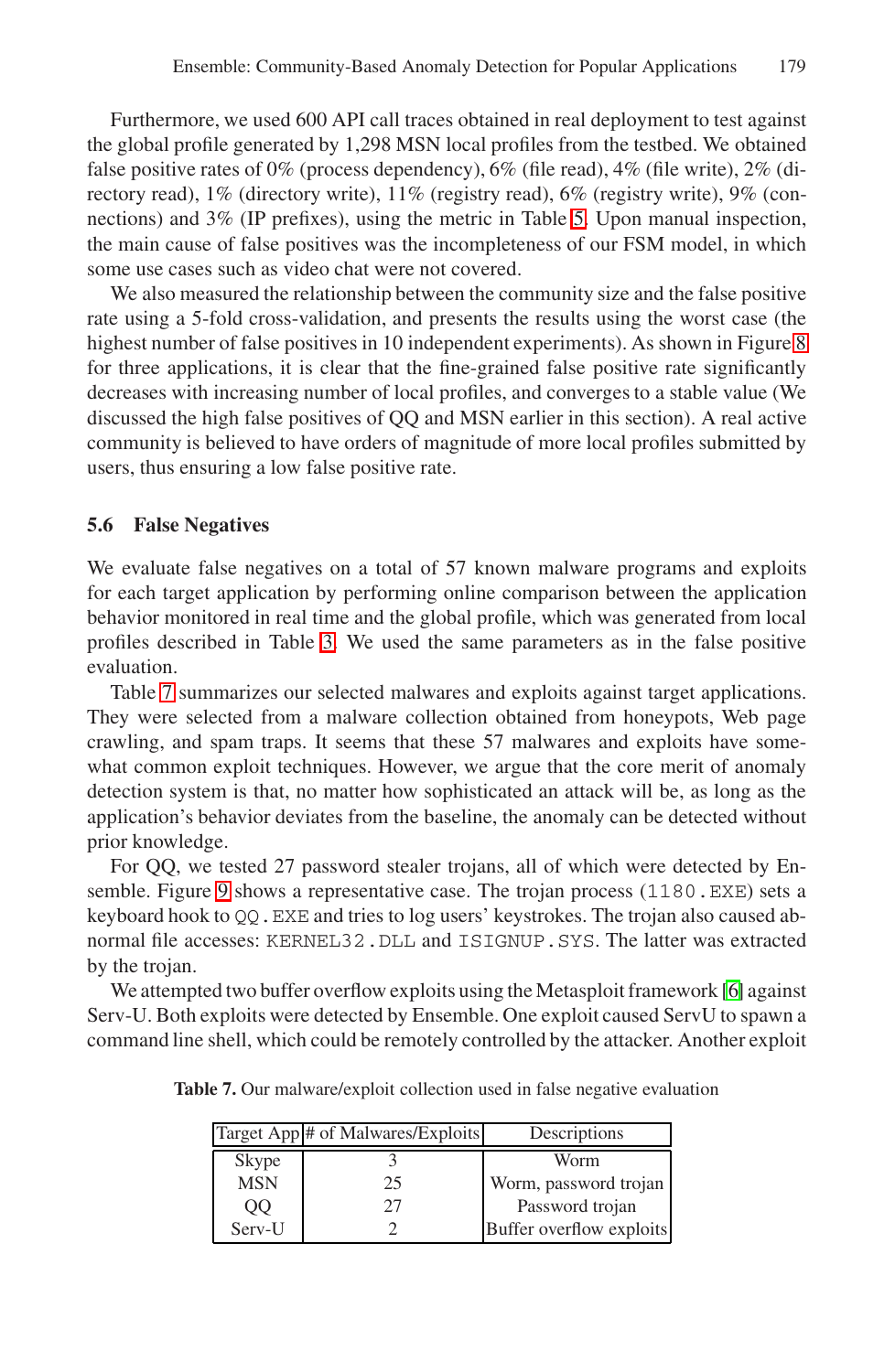

**Fig. 9.** Anomaly detection results of the QQ trojan

**Table 8.** Anomaly detection results of the Serv-U buffer overflow exploit (unusual file and network access)

| Stack Signature(s) | Object Type                                                    | Object Name                                                                  |  |  |  |  |  |  |
|--------------------|----------------------------------------------------------------|------------------------------------------------------------------------------|--|--|--|--|--|--|
| 6607A2DC 6606A17F  |                                                                | File Read IE TEMP\Content. IE5\H0SBCDN6\putty.exe                            |  |  |  |  |  |  |
|                    |                                                                | 112CF1F2 660AC700 660AC7D1 File Write IE_TEMP\Content.IE5\H0SBCDN6\putty.exe |  |  |  |  |  |  |
| 11201534 11211697  |                                                                | File Write SYSTEM32\a.exe                                                    |  |  |  |  |  |  |
| 6606A17F 6607A2DC  |                                                                | Dir Read IE TEMP\Content. IE5\H0SBCDN6\                                      |  |  |  |  |  |  |
| 11211697 11201534  |                                                                | Dir Write $ SYSTEM32$                                                        |  |  |  |  |  |  |
|                    |                                                                | 660AC7D1 660AC700 112CF1F2 Dir Write IE-TEMP\Content.IE5\H0SBCDN6\           |  |  |  |  |  |  |
| 60814BDC 17A77DFF  |                                                                | Connection 193.201.200.66:80 TCP                                             |  |  |  |  |  |  |
| 1B772B23 1B7729D0  |                                                                | IP Prefix 193.201.200.0/23                                                   |  |  |  |  |  |  |
|                    | (Omitted: 106 registry read edges and 26 registry write edges) |                                                                              |  |  |  |  |  |  |

made ServU to download a file and execute it. The exploit was constructed in Metasploit by providing a URL pointing to an executable file (in our experiment, the downloaded executable was putty.exe, which was then renamed to a.exe and executed). In Table 8, a series of events before the execution of  $a \cdot e^x$  were clearly revealed by failing to match abnormal edges with bipartite graphs in the global profile.

For MSN, we tested 25 worms that hijack MSN to send out malicious contents to the user's contacts. I[n one](#page-9-0) example shown in Figure 10, the malware process with a long file name tried to modify registry keys and files that MSN read later.

Skype consists of Skype.exe and SkypePM.exe. We tested three worms that abused the Skype API to send malicious links to deceive receivers to click them. Since the Skype API on Windows is implemented using the message mechanism, Ensemble detected the worm named StWinsDat.exe that sent mess[age](#page-20-11)s to Skype.exe, as shown in Figure 11. Ensemble also detected that Skype read the file StWinsDat.exe from two stack addresses that never appeared in the global profile.

As part of the real-deployment in §5.1, we manually executed 25 MSN worms on 3 real machines with different configurations. All abnormal behaviors were detected by Ensemble. Furthermore, it seems that all above anomalies can be covered by the process dependency category. However, we argue that other categories are necessary. For one reason, it is possible that some attacks can happen without process dependency (*e.g.,* anomalies caused by network packets such as Apache-Knacker exploit [3]).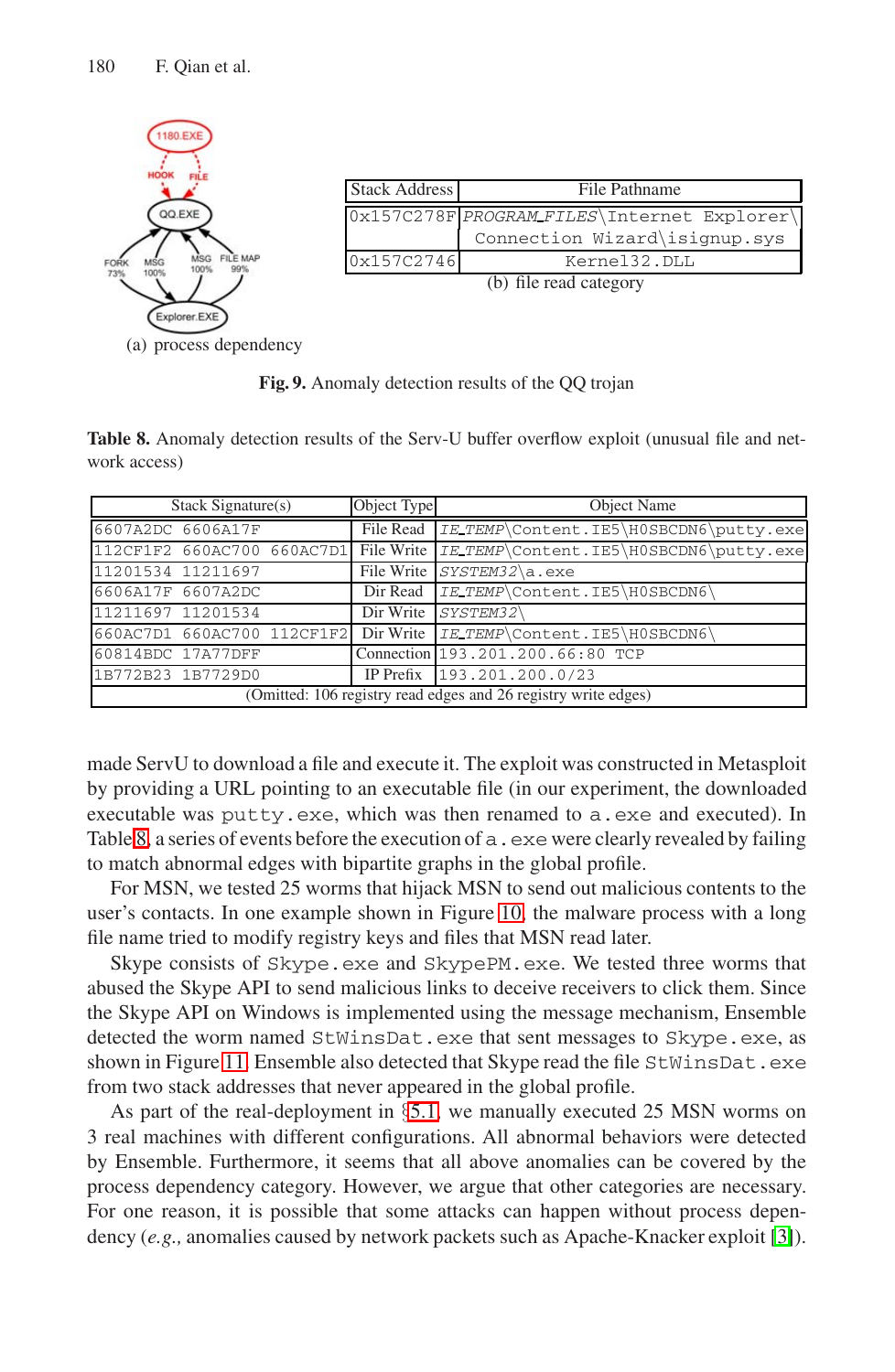

**Fig. 10.** Anomaly detection results of the MSN worm (process dependency)



**Fig. 11.** Anomaly detection results of the Skype worm

<span id="page-18-0"></span>Furthermore, as shown in Figure 9(b), Figure 11(b) and Table 8, other categories provide more detailed information about the anomaly.

### **5.7 Performance Evaluation**

Using four target applications mentioned above, we measured the overhead of our prototype in terms of time and space. The evaluation was done on a commodity Dell Inspiron 530 PC (2.33G Core2 Duo CPU, 2GB memory, with WinXP SP2 installed). We believe that the overall overhead is acceptable. Extra delay incurred by local profile collection is less than 15%. Note that this happens infrequently (*e.g.,* 1 minute per 3 hours), and Ensemble does not collect local profiles for two applications simultaneously. Extra overhead caused by anomaly detection is less than 2%. The logging size of API traces is less than 0.25 MB/min per application. The global profile size is less than 10MB per application. Like software update, the Ensemble server can transfer a "patch" of the new version of the global profile, with a much smaller size.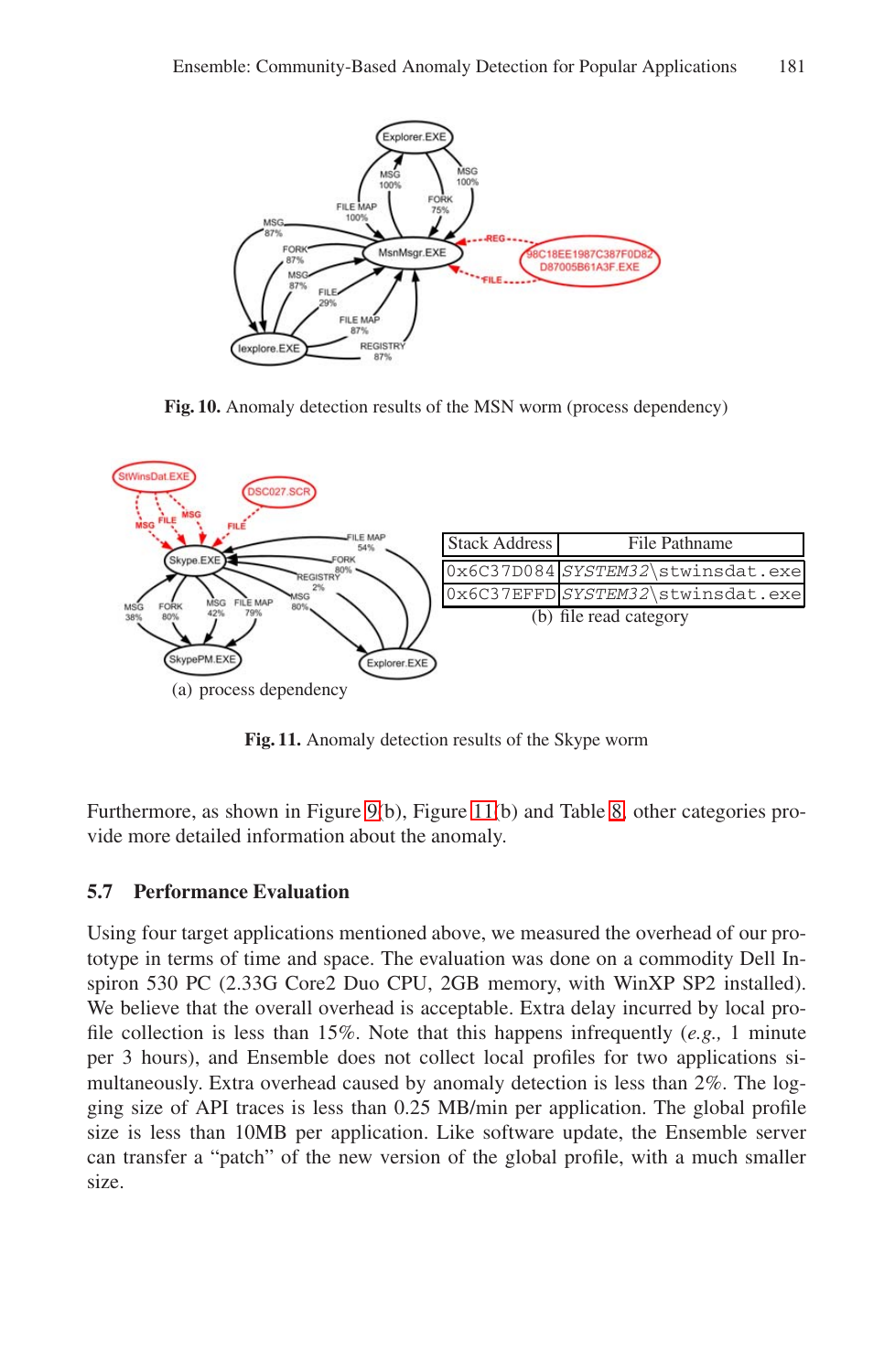# <span id="page-19-0"></span>**6 Limitations of Ensemble**

While we found Ensemble's approach to be a promising direction for addressing a difficult problem of using run-time profiles for detecting code injections and other run-time anomalies, we also noted limitations that would need to be addressed in the future.

We expect that some applications to be too complex for profiles to converge using limited system-call sampling. Our experiments indicate that this is the case for complex plug-in enabled applications suc[h as](#page-21-14) IE and MS Word since plug-ins may behave differently from the original applications. Additional sampling and larger communities may help in such cases.

We plan to evaluate Ensemble in a real community with hundreds of users. Privacy concerns must be addressed[, eve](#page-14-0)n though only summary data about system calls is exchanged with a server.

If a significant fraction of community of users mou[nted](#page-20-12) a coordinated attack to pollute the global profile, it is conceivable that the global profile can be corrupted. This is more likely in open communities, where sybil attacks [18] are possible. In closed communities as in enterprise environments, such attacks are much less likely.

Different applications may require different types of profiling. For example, if an application purposely randomizes addresses at function or instruction level (*e.g.,* the network access module of Skype mentioned in  $\S 5.5$  to obfuscate its behavior), then stack signatures are ineffective. Alternative methods, such as path profiling [15], can be added to handle such applications.

In our design, the stack signature is generated by XORing unique return addresses of stack frames. The probability of collision is non-negligible in 32-bit OS, but very unlikely in 64-bit systems which are becoming increasingly popular.

### **6.1 Over-Generalization**

Each application has a set of "normal behaviors" (true baseline). False negative may happen when the detector-defined normal behaviors go beyond the true baseline (*i.e.,* over-generalized) because the features or methods are not well-chosen or the model is not precise enough (*i.e.,* an imperfect detector). For almost all practical IDS, the detectordefined normal behaviors are broader than the true baseline, thus allowing mimicry attacks. This is a problem with any detectors not just ours. T[he a](#page-8-0)ggregation process should not introduce much additional over-generalization. Consider the aggregation of local profiles whose diversities are caused by: *(i)* User randomness. Different users can generate different profiles but they mostly fall within true baseline assuming profiles are trusted (User randomness can be regarded as exercising different normal execution paths in the application). *(ii)* System environment randomness. We admit that different system environment may have different set of "normal behaviors". However, this should introduce limited over-generalization, if any at all. In the worst case, we can have separate aggregations/pools for different OSes and software versions as mentioned in §4.2.

#### **6.2 Mimicry Attacks**

A perfect detector should leave no opportunity for mimicry attacks which are due to over-generalization. Note that the aggregation process is independent of what features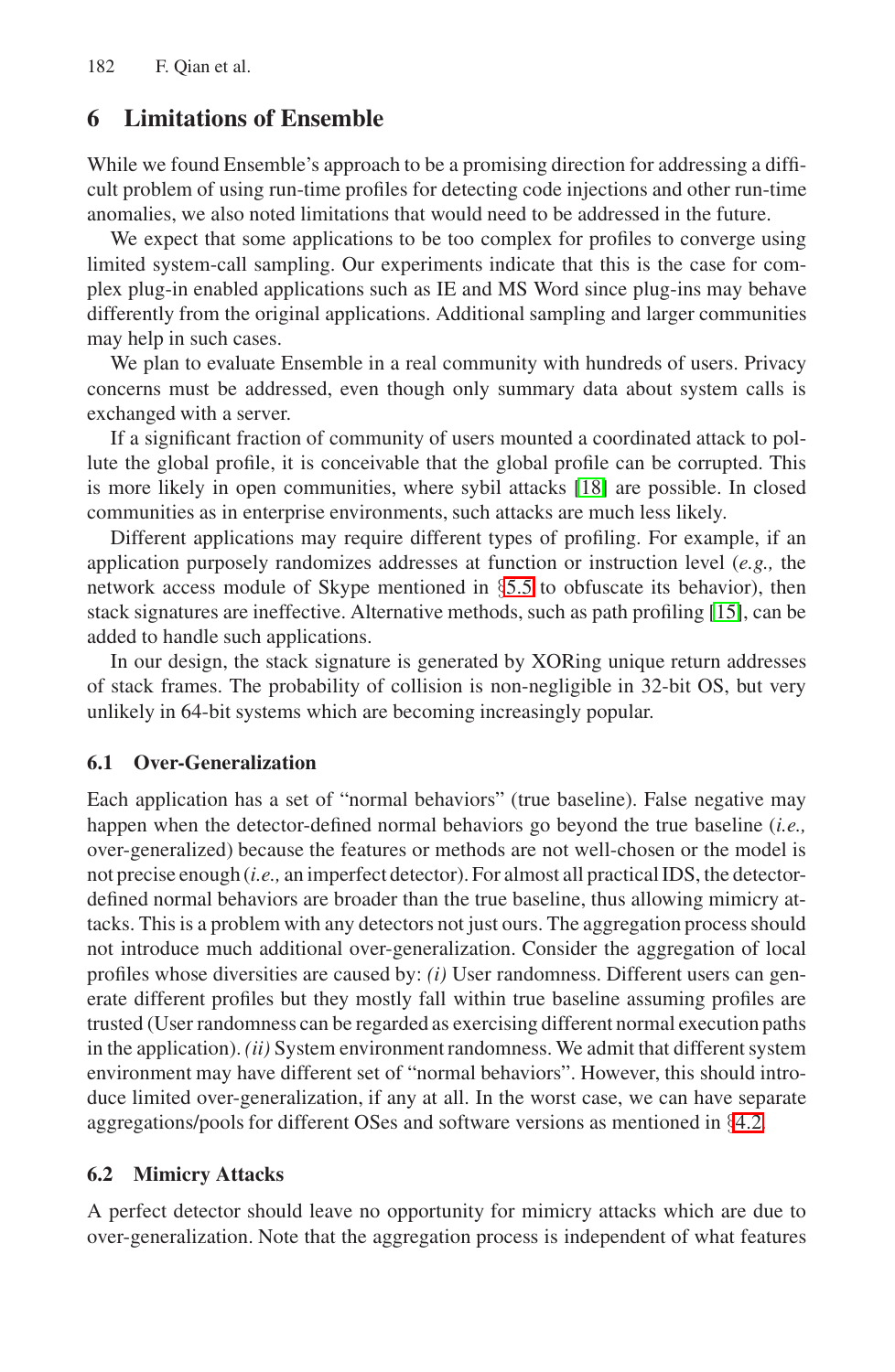or approaches are used for anomaly detection. The existence of mimicry attack is mainly due to limitations in feature selection and detection techniques, not in profile aggregation. Our focus is to show that with a reasonable detector, how we can reduce false positives rather than making the features rich enough to eliminate the possibility for mimicry attacks.

# **7 Conclusions**

We have described the design of Ensemble, an unsupervised anomaly detection and prevention system relying on a user community to detect or prevent anomalies in popular applications. Local behavioral profiles are combined into a global profile, which can be used to detect or prevent code-injection or behavior-modifying exploits. Hosts participating in Ensemble only need to contribute summary run-time profile data (about 0.5 MB) periodically. Ensemble addresses the problem of merging profiles from hosts that may have different operating environments. From evaluation based on 57 test exploits for four c[andidate applications, we found](http://blogs.msdn.com/) that the quality of global profiles, and the re[sulting false positive rate, sig](http://www.darpa.mil/)nificantly improves as the community size grows to approximately 300 users, demonstrating that the use of communities is a practical way [to automatically](http://web.nvd.nist.gov/) generate behavioral profiles without much manual training, and the re[sulting](http://news.softpedia.com/) [behavioral](http://news.softpedia.com/) profiles are effective for run-time anomaly detection and prevention.

### <span id="page-20-11"></span><span id="page-20-10"></span><span id="page-20-6"></span><span id="page-20-5"></span><span id="page-20-3"></span>**Re[fere](http://www.metasploit.com)[nces](http://mcafee.com/)**

- <span id="page-20-8"></span>1. Address space layout randomization, http://blogs.msdn.com/
- [2. Application Community,](http://securitytracker.com/) http://www.darpa.mil/
- <span id="page-20-9"></span>3. [C.](http://im.qq.com) [CAN-2003-0245.](http://im.qq.com) [Apa](http://im.qq.com)che apr-psprintf memory corruption vulnerability, [http://web.nvd.nist.g](http://www.serv-u.com/)ov/
- <span id="page-20-7"></span>4. Gmail: [We're](http://www.ossir.org/) [working](http://www.ossir.org/) [as](http://www.ossir.org/) [a](http://www.ossir.org/) [community,](http://www.ossir.org/) give your support!, http://news.softpedia.com/
- <span id="page-20-4"></span>[5.](https://knowledge.mcafee.com/) [McAfee](https://knowledge.mcafee.com/) [Anti-virus](https://knowledge.mcafee.com/) [so](https://knowledge.mcafee.com/)ftware, http://mcafee.com/
- <span id="page-20-1"></span>6. Metasploit framework, ht[tp://www.metasploit.com](http://www.infoworld.com/)
- 7. Microsoft Outlook Buffer Overflow in Processing TNEF Messages Lets Remote Users Execute Arbitrary Code, http://securitytracker.com/
- <span id="page-20-0"></span>8. QQ Instant Messenger, http://im.qq.com
- [9.](http://share.skype.com/) [Serv-U](http://share.skype.com/) [FTP](http://share.skype.com/) Server, http://www.serv-u.com/
- <span id="page-20-12"></span>10. Should we be afraid of Skype, http://www.ossir.org/
- <span id="page-20-2"></span>11. VirusScan Enterprise 8.5i Access Protection rule blocks outbound SMTP mail on Port 25, https://knowledge.mcafee.com/
- 12. Malware flood driving new AV (December 2007), http://www.infoworld.com/
- 13. Kruegel, C., Mutz, D., Valeur, F., Vigna, G.: On the Detection of Anomalous System Call Arguments (2003)
- 14. Arak, V.: On the worm that affects Skype for Windows users (September 2007), http://share.skype.com/
- 15. Ball, T., Larus, J.: Efficient Path Profiling. In: 29th Annual IEEE/ACM International Symposium on Microarchitecture (1996)
- 16. Ballardie, T., Crowcroft, J.: Multicast-specific Security Threats and Counter-measures. In: Proc. of the IEEE Symposium on Security and Privacy (1999)